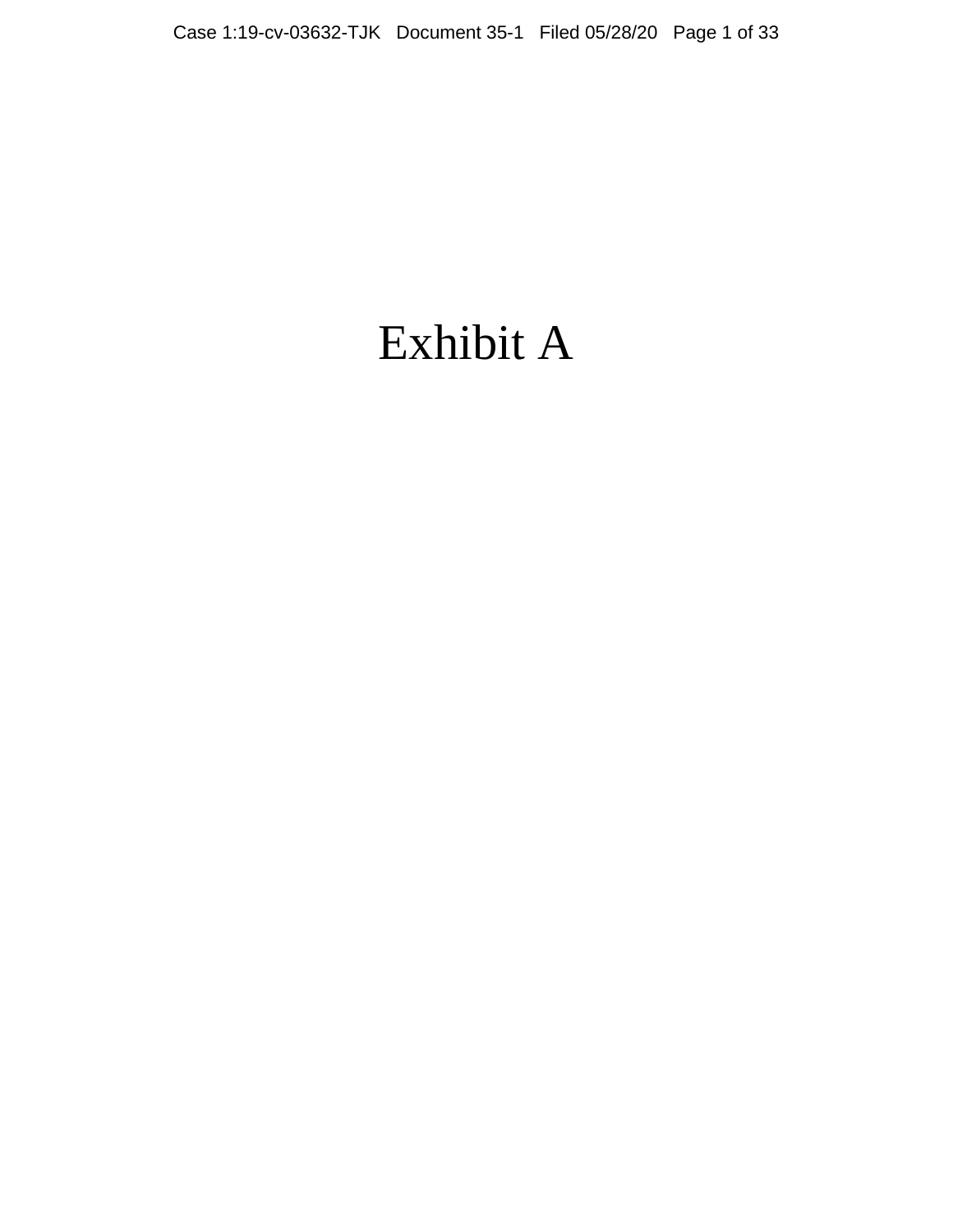# **IN THE UNITED STATES DISTRICT COURT FOR THE DISTRICT OF COLUMBIA**

# DOC SOCIETY, INTERNATIONAL DOCUMENTARY ASSOCIATION,

Plaintiffs,

v.

MICHAEL R. POMPEO, in his official capacity as Secretary of State, CHAD F. WOLF, in his official capacity as Acting Secretary of Homeland Security,

Defendants.

Case No. 19-cv-03632-TJK

# *AMICI CURIAE* **BRIEF OF TWITTER, INC., REDDIT, INC., AND INTERNET ASSOCIATION IN SUPPORT OF PLAINTIFFS' OPPOSITION TO DEFENDANTS' MOTION TO DISMISS**

Patrick J. Carome (DC Bar No. 385676) Ari Holtzblatt (DC Bar No. 1009913) WILMER CUTLER PICKERING HALE AND DORR LLP 1875 Pennsylvania Ave., N.W. Washington, D.C. 20006 Tel.: 202-663-6000 patrick.carome@wilmerhale.com ari.holtzblatt@wilmerhale.com

Elizabeth Bewley\* WILMER CUTLER PICKERING HALE AND DORR LLP 60 State Street Boston, MA 02109 Tel.: 617-526-6000 elizabeth.bewley@wilmerhale.com

*Counsel for Amici Curiae Twitter, Inc., Reddit, Inc., and the Internet Association*

*\*Of counsel*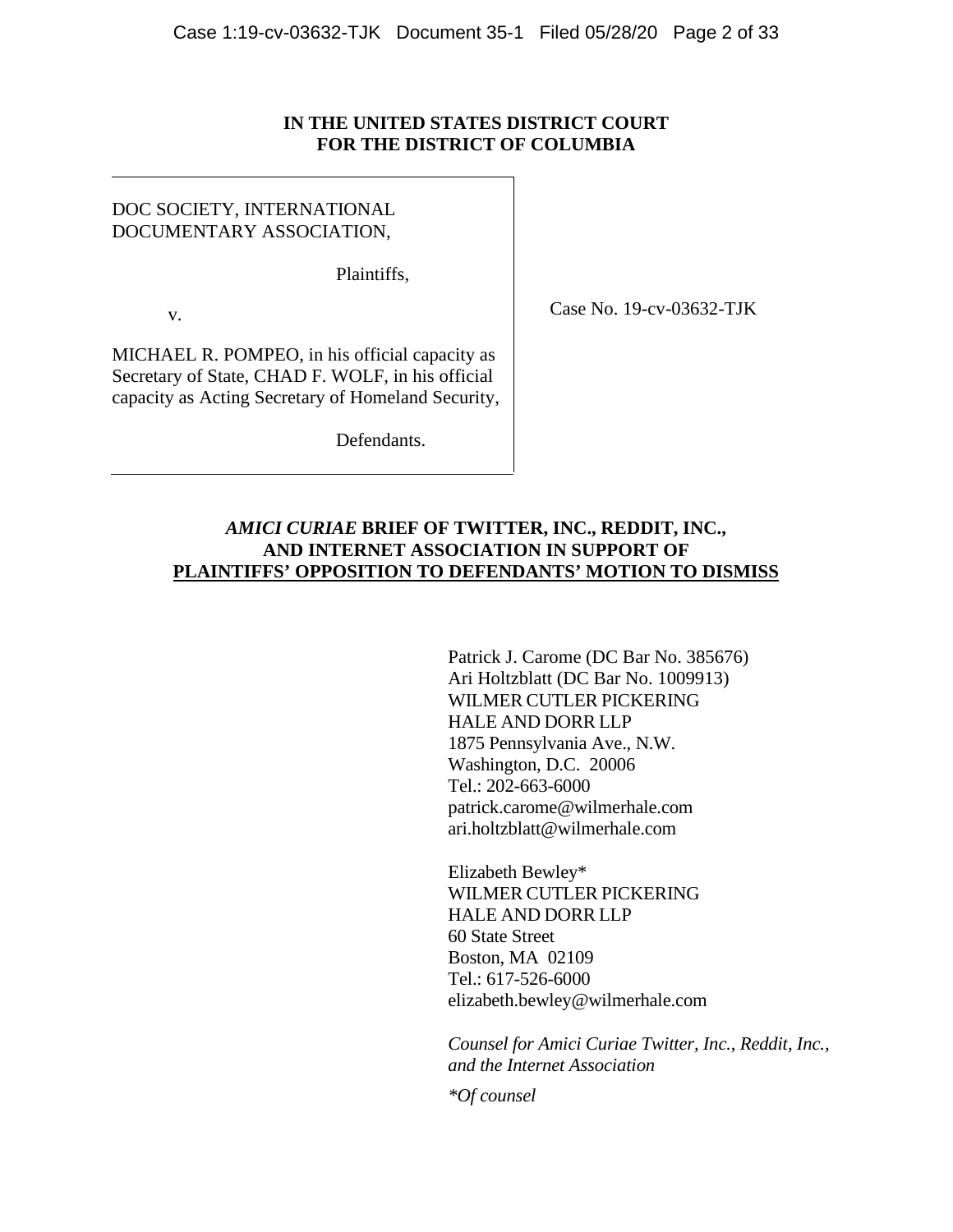# **CORPORATE DISCLOSURE STATEMENT**

 Pursuant to Local Rule 7(o) and Federal Rules of Appellate Procedure 29(a)(4) and 26.1, *amici* Reddit, Inc. ("Reddit") and the Internet Association state that they have no parent corporation, and no publicly traded company owns 10% or more of their stock.

*Amicus* Twitter, Inc. ("Twitter") states that it is a publicly held corporation that has no parent corporation, and no publicly traded company owns 10% or more of its stock.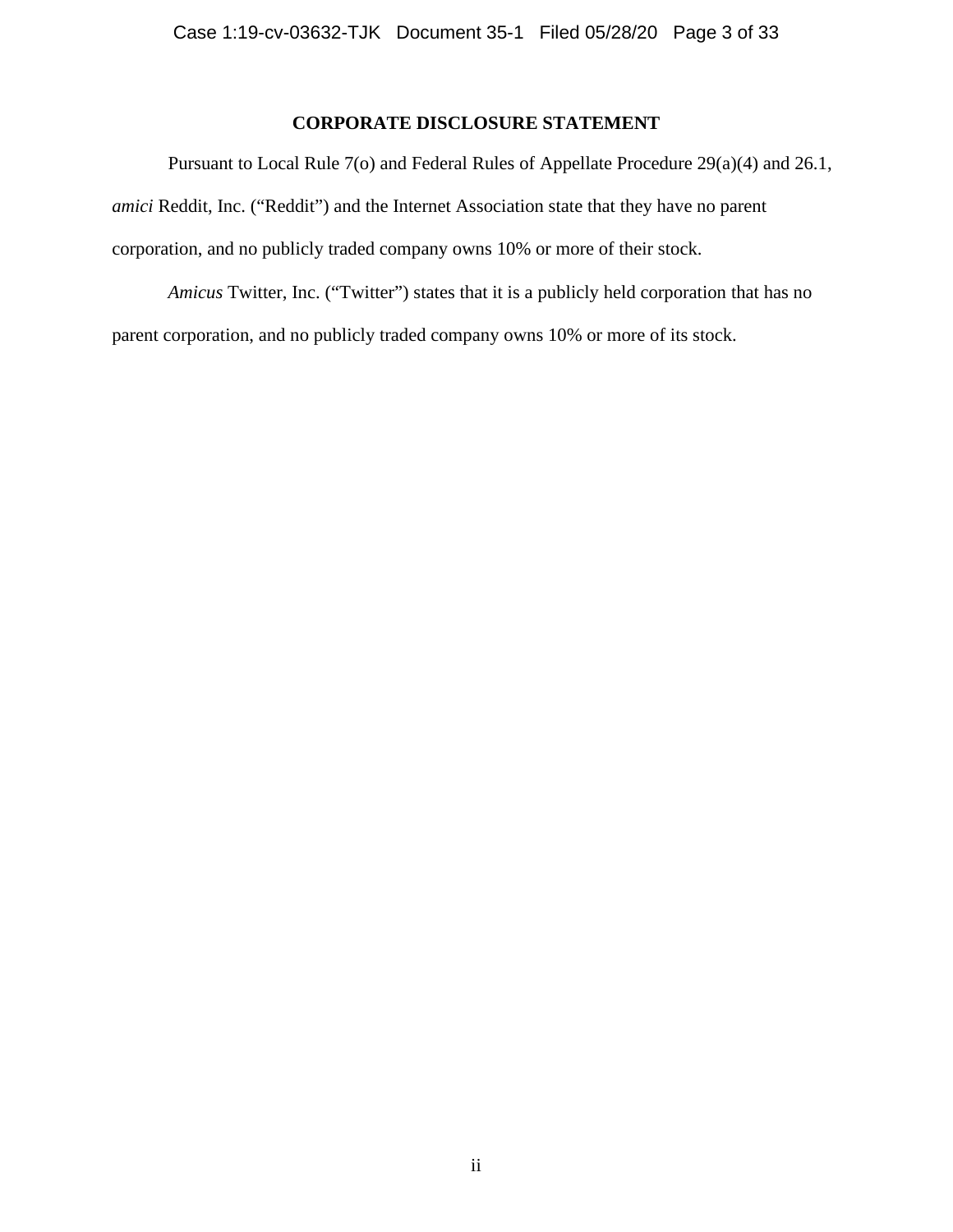# **TABLE OF CONTENTS**

| I.  |                                                                                                                                                                             | Anonymous Speech Has Played A Central Role In American History And Continues To                                                               |  |  |  |
|-----|-----------------------------------------------------------------------------------------------------------------------------------------------------------------------------|-----------------------------------------------------------------------------------------------------------------------------------------------|--|--|--|
| Π.  |                                                                                                                                                                             |                                                                                                                                               |  |  |  |
| Ш.  | Protection For Anonymous Speech Is Of Crucial Importance To Persons Who Express<br>Themselves On Many Internet Platforms, Including Platforms Such As Twitter and<br>Reddit |                                                                                                                                               |  |  |  |
| IV. | The Registration Requirement And Related Retention And Dissemination Policies                                                                                               |                                                                                                                                               |  |  |  |
|     | A.                                                                                                                                                                          | The Registration Requirement And Its Accompanying Retention And<br>Dissemination Policies Chill The Speech Of Those Who Are Subject To It  16 |  |  |  |
|     | <b>B.</b>                                                                                                                                                                   | Because A Substantial Number Of People To Whom The Registration<br>Requirement Applies Have First Amendment Rights, The Requirement Must      |  |  |  |
|     | $\mathcal{C}$ .                                                                                                                                                             | The Registration Requirement Fails Heightened Scrutiny And Is Arbitrary And                                                                   |  |  |  |
|     |                                                                                                                                                                             |                                                                                                                                               |  |  |  |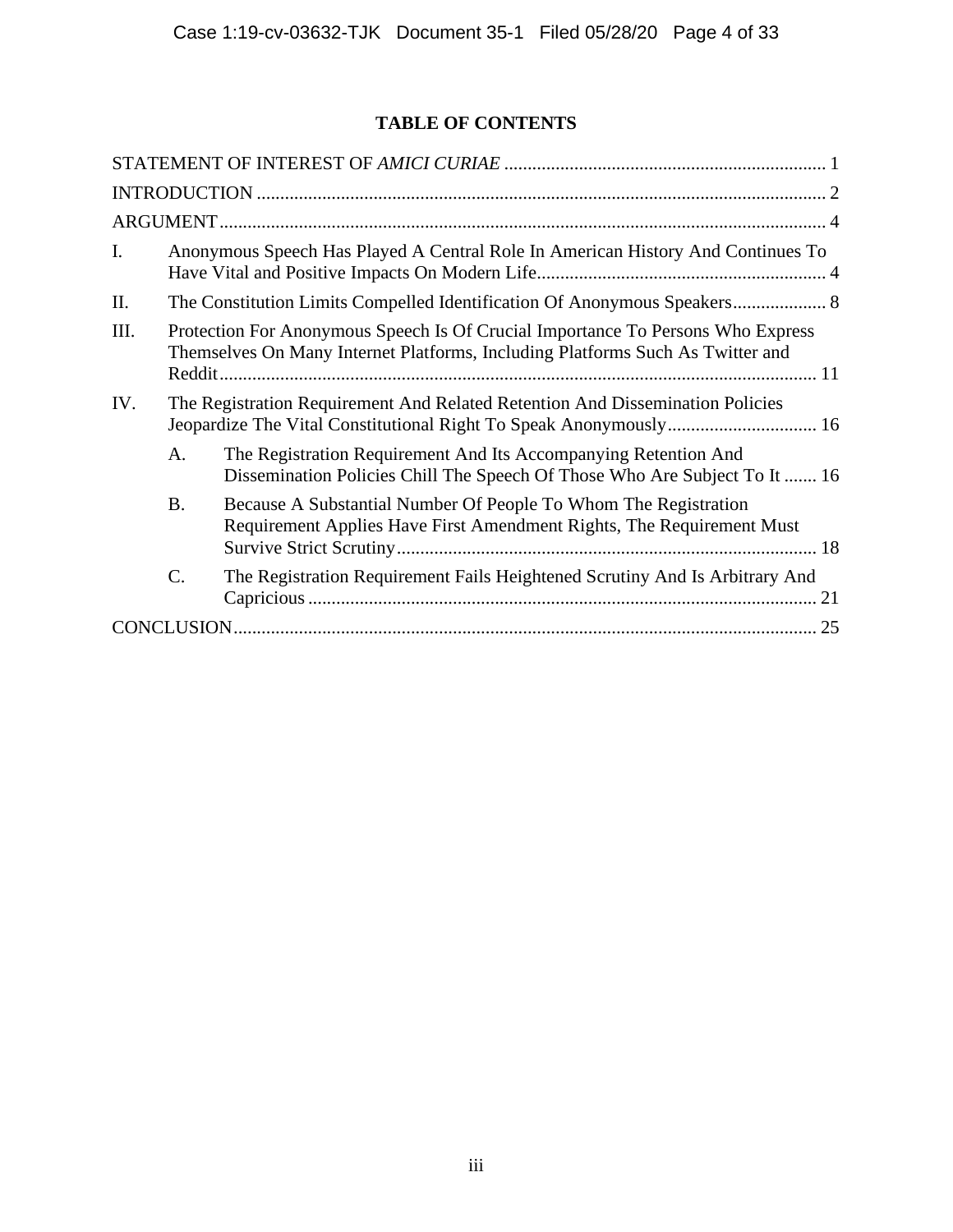# **TABLE OF AUTHORITIES**

# **Page(s)**

# **CASES**

| Agency for Int'l Development v. Alliance for Open Society Int'l, Inc., |  |
|------------------------------------------------------------------------|--|
| In re Anonymous Online Speakers,                                       |  |
| Arizona Free Enterprise Club's Freedom Club PAC v. Bennett,            |  |
| Board of County Commissioners, Wabaunsee County, Kansas v. Umbehr,     |  |
| Bridges v. Wixon,                                                      |  |
| Buckley v. American Constitutional Law Foundation, Inc.,               |  |
| Council for Urological Interests v. Burwell,                           |  |
| Dendrite International, Inc. v. Doe,                                   |  |
| In re DMCA Subpoena to Reddit, Inc.,                                   |  |
| Doe v. 2TheMart.com Inc.,                                              |  |
| Doe v. Cahill,                                                         |  |
| Doe v. Individuals,                                                    |  |
| Edwards v. District of Columbia,                                       |  |
| Kleindienst v. Mandel,                                                 |  |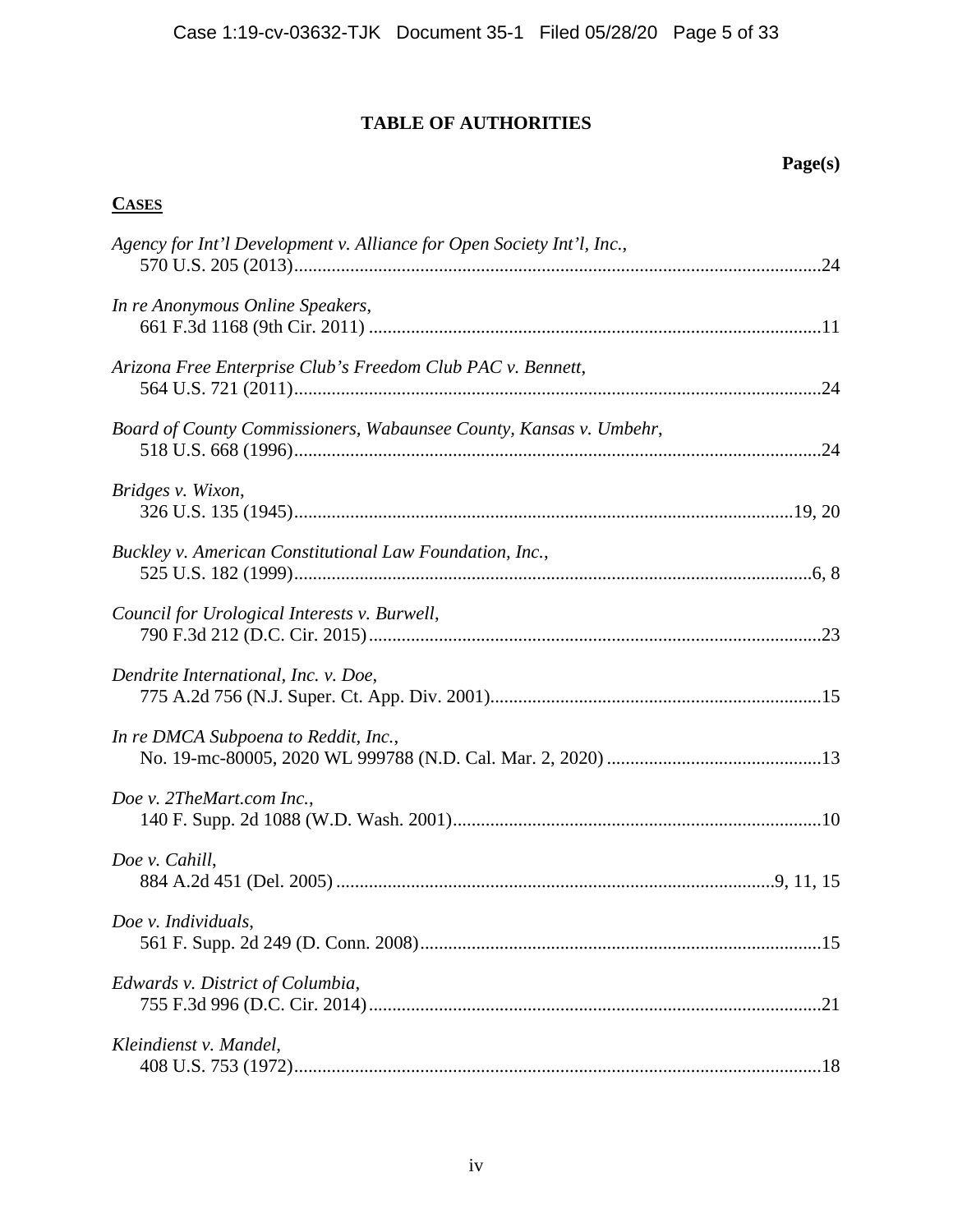| Kwong Hai Chew v. Colding,                                                   |
|------------------------------------------------------------------------------|
| Landon v. Plasencia,                                                         |
| *McIntyre v. Ohio Elections Commission,                                      |
| Miami Herald Publishing Co. v. Tornillo,                                     |
| Motor Vehicle Mfrs. Ass'n of U.S., Inc. v. State Farm Mutual Auto. Ins. Co., |
| NAACP v. Alabama ex rel. Patterson,                                          |
| $NAACP$ v. Button,                                                           |
| <i>*Packingham v. North Carolina,</i>                                        |
| Padilla v. Kentucky,                                                         |
| Rafeedie v. INS,                                                             |
| Reed v. Town of Gilbert, Arizona,                                            |
| Reno v. ACLU,                                                                |
| Rumsfeld v. Forum for Academic & Institutional Rights, Inc.,                 |
| Shoen v. Shoen,                                                              |
| Sinclair v. TubeSockTedD,                                                    |
| United States v. Stevens,                                                    |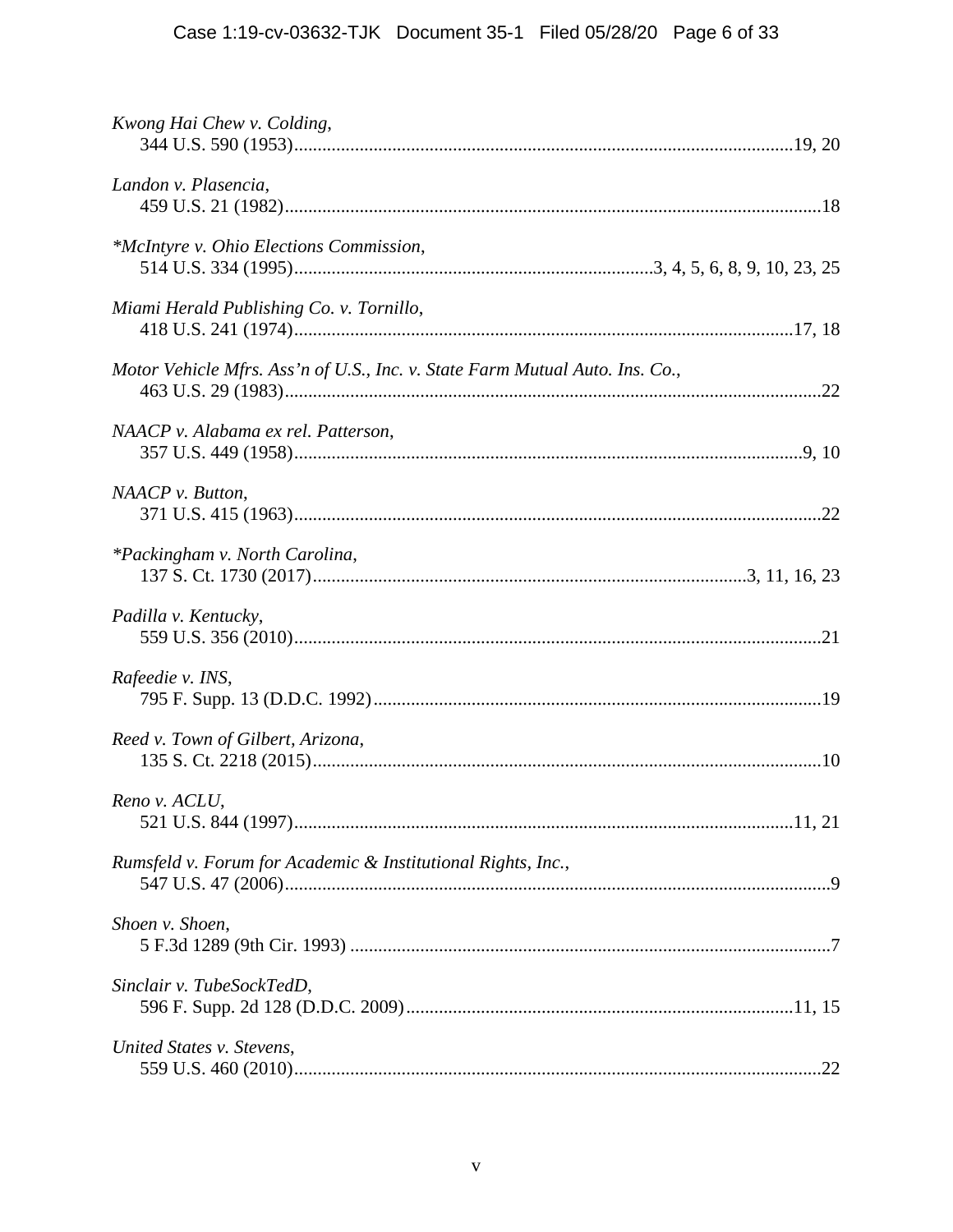| <i>*Talley v. California,</i>                                                                                                                       |  |
|-----------------------------------------------------------------------------------------------------------------------------------------------------|--|
| United States v. Verdugo-Urquidez,                                                                                                                  |  |
| Watchtower Bible & Tract Society of N.Y., Inc. v. Village of Stratton,                                                                              |  |
| Zerilli v. Smith,                                                                                                                                   |  |
| <b>DOCKETED CASES</b>                                                                                                                               |  |
| In re DMCA Section $512(h)$ Subpoena to Reddit, Inc.,                                                                                               |  |
| Glassdoor, Inc. v. Andra Group, LP,                                                                                                                 |  |
| Thomas More Law Center v. Becerra,                                                                                                                  |  |
| Twitter, Inc. v. U.S. Dep't of Homeland Security,                                                                                                   |  |
| <b>STATUTES &amp; RULES</b>                                                                                                                         |  |
|                                                                                                                                                     |  |
|                                                                                                                                                     |  |
|                                                                                                                                                     |  |
|                                                                                                                                                     |  |
| <b>OTHER AUTHORITIES</b>                                                                                                                            |  |
|                                                                                                                                                     |  |
| Bill Libit, Elements of an Effective Whistleblower Hotline, Harvard Law School                                                                      |  |
| Emma Remy, Pew Research Center, How Public and Private Twitter Users in the<br>U.S. Compare—and Why It Might Matter For Your Research, MEDIUM (July |  |
|                                                                                                                                                     |  |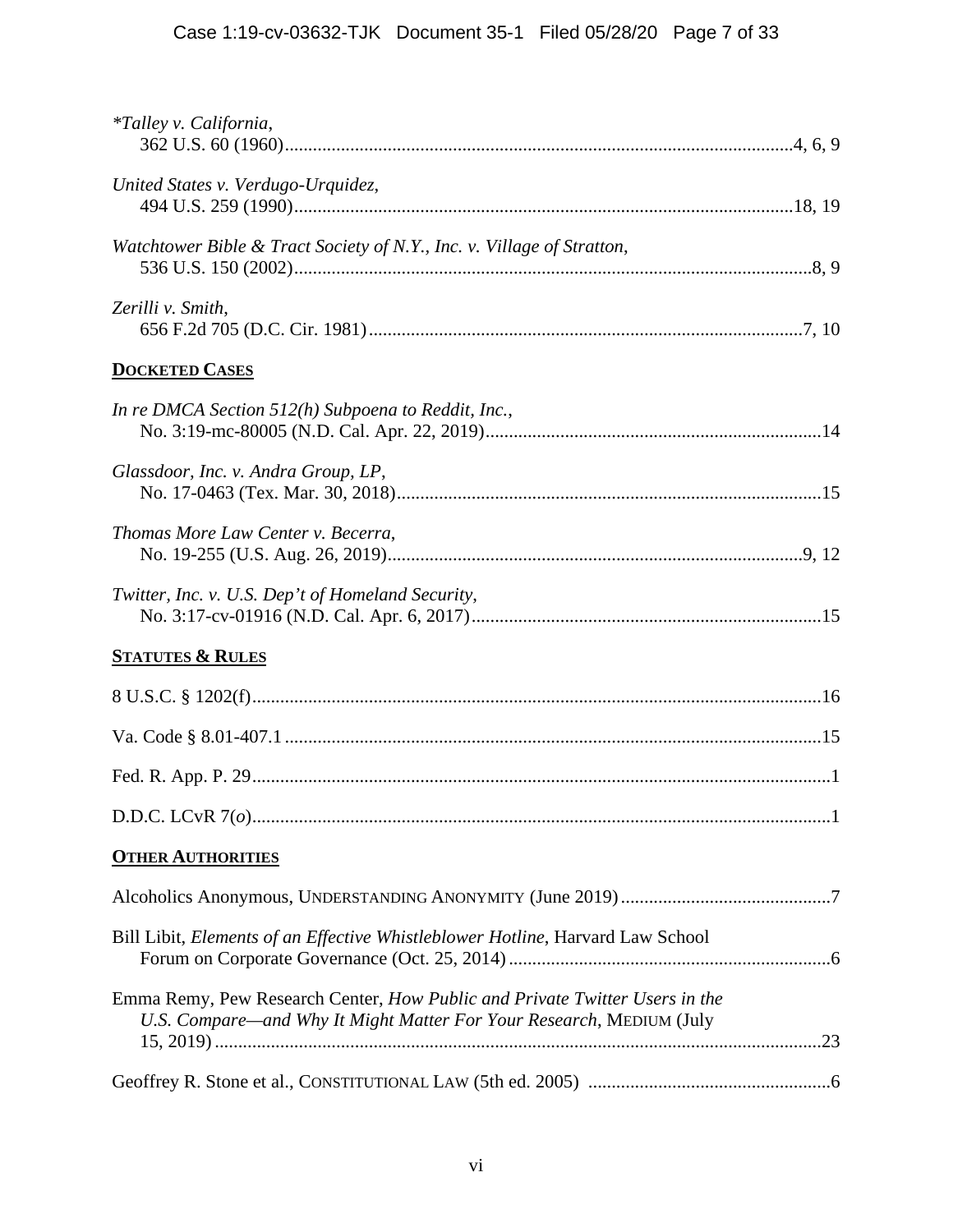| Joel Simon, COVID-19 Is Spawning a Global Press-Freedom Crackdown,                                                                                                                                                                   |  |
|--------------------------------------------------------------------------------------------------------------------------------------------------------------------------------------------------------------------------------------|--|
| Lee Rainie et al., Anonymity, Privacy, and Security Online, at Part 1, PEW                                                                                                                                                           |  |
| Min-Seok Pang & Hüseyin Tanriverdi, Strategic Roles of IT Modernization and<br>Cloud Migration in Reducing Cybersecurity Risks of Organizations: The Case<br>of U.S. Federal Government 3, Fox School of Business Research Paper No. |  |
| Niha Masih, A Court Case in India Takes Aim at Anonymous #MeToo                                                                                                                                                                      |  |
| U.S. Dep't of State, Privacy Impact Statement: Consular Consolidated Database                                                                                                                                                        |  |
| Robert J. Araujo, International Tribunals and Rules of Evidence: The Case for<br>Respecting and Preserving the "Priest-Penitent" Privilege under                                                                                     |  |
| Sai Teja Peddinti et al., User Anonymity on Twitter, 15 (3) IEEE SECURITY &                                                                                                                                                          |  |
| Sara Baker, Why Online Anonymity is Critical for Women, WOMEN'S MEDIA                                                                                                                                                                |  |
| Terrence McCoy, Turkey Bans Twitter-and Twitter Explodes, WASH. POST (Mar.                                                                                                                                                           |  |
| Thomas Paine, Common Sense (1776), <i>reprinted in</i> Thomas Paine, COMMON                                                                                                                                                          |  |
| Tim Highfield, News Via Voldemort: The Role of Parody and Satire in Topical<br>Discussions on Twitter, AoIR Selected Papers of Internet Research 14.0                                                                                |  |
|                                                                                                                                                                                                                                      |  |
| Yusuf Tamanna, "A Form of Damage Limitation:" Why We Use Twitter Alts and                                                                                                                                                            |  |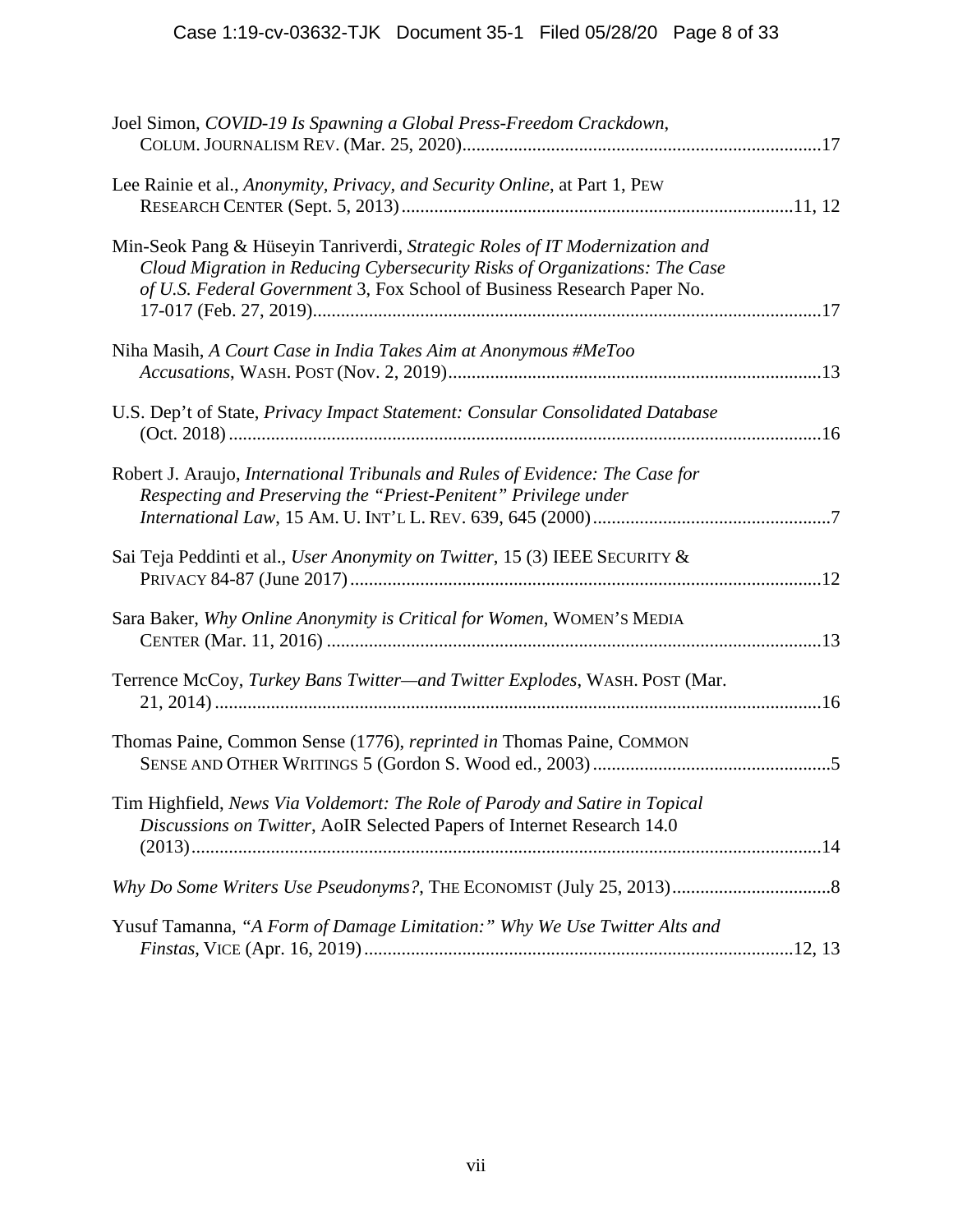## **STATEMENT OF INTEREST OF** *AMICI CURIAE***<sup>1</sup>**

*Amici* Twitter and Reddit are among the world's leading online communication platforms. Twitter operates the twitter.com platform, which is a global platform for public selfexpression and conversation in real time used by over 160 million people every day. Reddit is an online platform with over 400 million users monthly that brings community and belonging to everyone in the world. Communities on Reddit are built around users submitting, voting on, and discussing stories and other content relating to their passions. Reddit users are known only by pseudonymous usernames that in most cases bear no relationship to the user's real name. Twitter's and Reddit's services support online communities that are modern-day equivalents of the public square, where individuals come together to learn and share the information that shapes their daily lives. Every day, people across the country and the globe use these services to engage in speech protected by the First Amendment.

*Amicus* the Internet Association represents over forty of the world's leading Internet companies (listed at https://internetassociation.org/our-members/). It is the only trade association that exclusively represents leading global Internet companies on matters of public policy. Its mission is to foster innovation, promote economic growth, and empower people through the free and open Internet.

This case presents an issue of concern to *amici* because millions of speakers on Internet platforms choose to participate anonymously, including numerous foreign nationals who currently reside in or plan to travel to the United States. Relying on the strong commitment of

 $<sup>1</sup>$  No counsel for any party authored this brief in whole or in part, and no party or counsel</sup> for a party made a monetary contribution intended to fund the preparation or submission of this brief. No person other than *amici* or their counsel made a monetary contribution intended to fund the brief's preparation or submission. *See* Fed. R. App. P. 29; D.D.C. LCvR 7(o).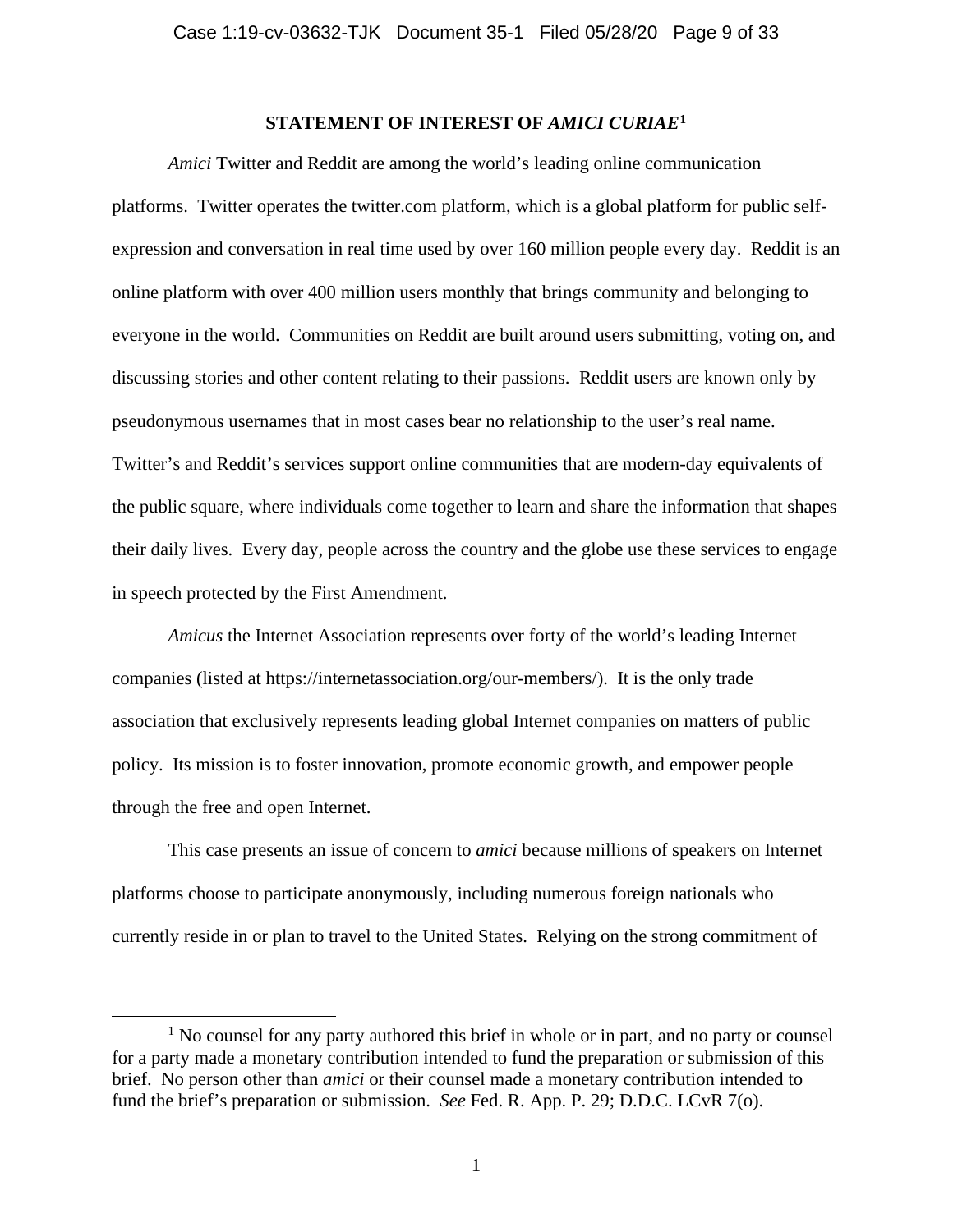#### Case 1:19-cv-03632-TJK Document 35-1 Filed 05/28/20 Page 10 of 33

platforms like Twitter and Reddit to the protection of anonymous speech, which is reflected in their privacy policies, those speakers share opinions and information they would not otherwise disclose—whether because of fear of retribution or criticism, a desire to keep sensitive personal information private, or other reasons. Given the vast quantities of information disclosed on these platforms, and the sensitivity of much of that information, *amici* work vigorously to secure online privacy and anonymity, and have a strong interest in ensuring that government policies do not chill the right to anonymous speech on the Internet. The Registration Requirement at issue in this case has exactly that kind of chilling effect, by requiring individuals applying for visas to disclose their identifiers on twenty platforms, including Twitter, Reddit, and a number of the platforms represented by the Internet Association. *See* Compl. ¶ 28. Inadequate protection for online anonymous speech would dissuade countless speakers from using services such as Twitter, Reddit, and those run by other members of the Internet Association.

#### **INTRODUCTION**

The State Department rules at issue in this case require nearly every individual who applies for a U.S. visa from abroad—some 14.7 million people each year—to disclose to the government the identifiers they have used on any of twenty online communication platforms, including Twitter and Reddit, over the preceding five years (the "Registration Requirement"). As the government fully acknowledges, that information is not only used to make determinations about applicants' visa eligibility, but is also shared broadly to other federal-government agencies to aid them in reaching decisions on deportation and the denial of immigration benefits. The government also acknowledges that the information can be disclosed to foreign governments under certain circumstances, raising the specter that oppressive or authoritarian regimes could learn the identities of and seek retribution against those who would use social media to critique them. The rules make no exception for foreign nationals who live in the United States or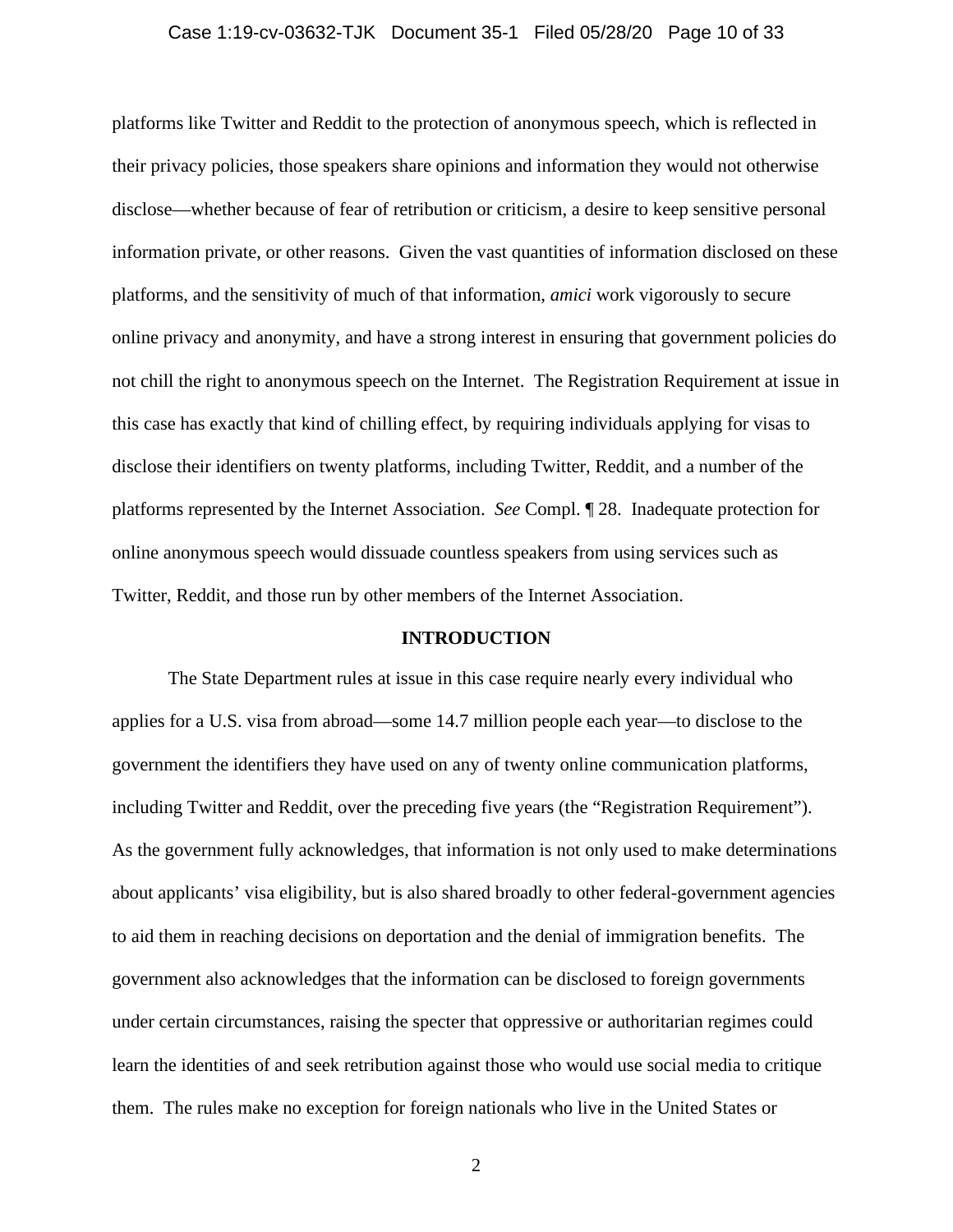#### Case 1:19-cv-03632-TJK Document 35-1 Filed 05/28/20 Page 11 of 33

otherwise have substantial U.S. connections, requiring such persons to comply if they have traveled abroad and need a U.S. visa to return to the United States.

For the many foreign nationals who choose to participate in online speech without revealing their identity—by, for example, using a pseudonym—the Registration Requirement requires them to surrender their anonymity in order to travel to the United States. And in doing so, the requirement violates the First Amendment rights to speak anonymously and associate privately. Those guarantees are deeply rooted in this nation's history, which has long cherished anonymity's role in guaranteeing a robust marketplace of ideas—one where speakers can choose to keep their identity and their associations private as "a shield from the tyranny of the majority." *McIntyre v. Ohio Elections Comm'n*, 514 U.S. 334, 357 (1995). And they have been carefully guarded by the courts, which have required government officials to show that laws infringing on anonymous-speech rights are narrowly tailored to serve a compelling interest.

Anonymity is ever more important on the "'vast democratic forums of the Internet'" and particularly on social-media platforms, which the Supreme Court has recognized are "the most important place[] … for the exchange of views[] today." *Packingham v. North Carolina*, 137 S. Ct. 1730, 1735 (2017).Such online communication platforms "for many are the principal sources for knowing current events, checking ads for employment, speaking and listening in the modern public square, and otherwise exploring the vast realms of human thought and knowledge." *Id.* at 1737. For many people using platforms such as Twitter and Reddit, anonymity is crucial—a fact that is hardly surprising in light of the vast quantities of information individuals disclose through online communication platforms, including information about their political and religious beliefs, their professional and social networks, their health, and their personal and family relationships. Twitter and Reddit vigorously guard the right to speak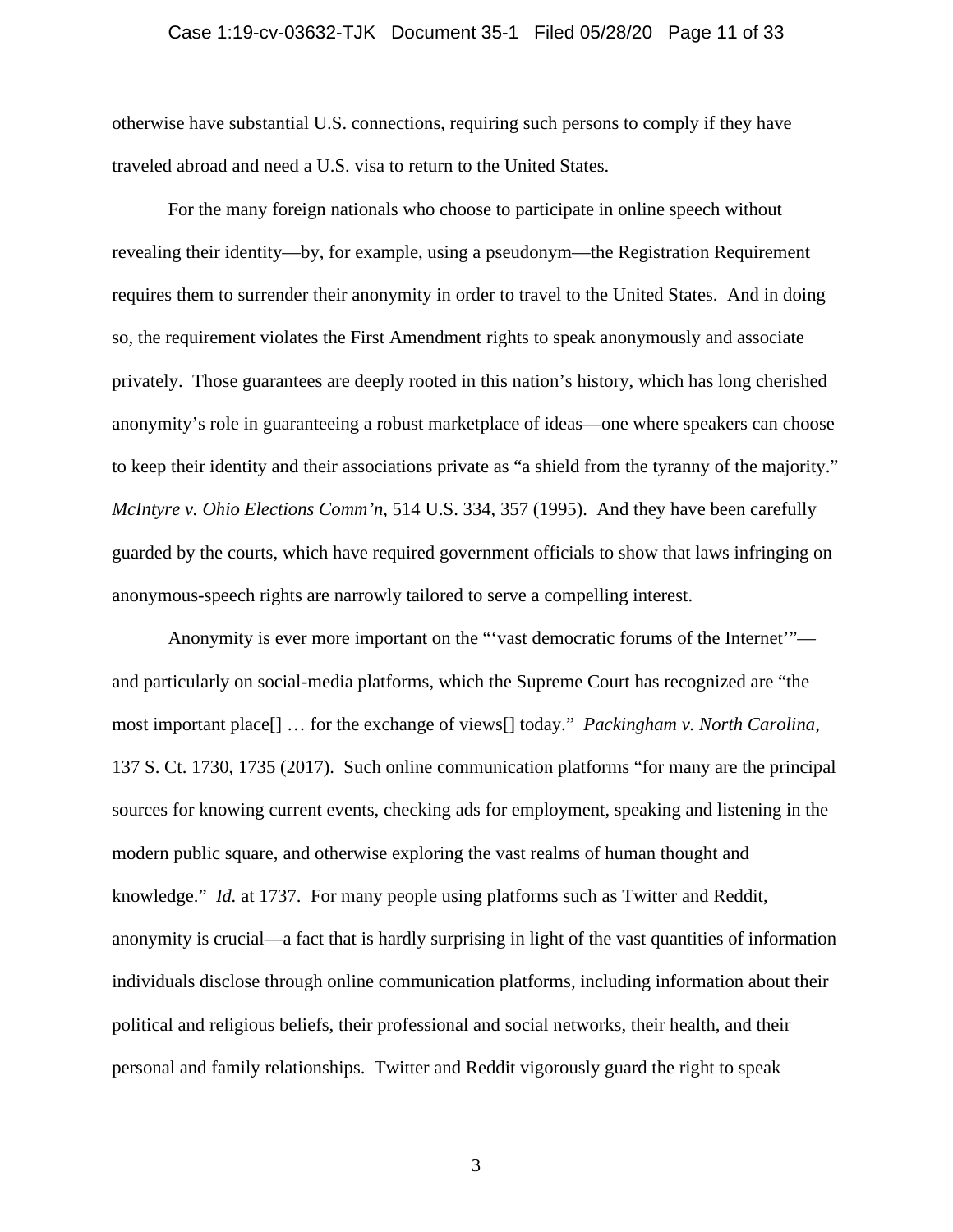#### Case 1:19-cv-03632-TJK Document 35-1 Filed 05/28/20 Page 12 of 33

anonymously for people on their platforms, and anonymous individuals correspondingly communicate on these platforms with the expectation that their identities will not be revealed without a specific showing of compelling need. That expectation allows the free exchange of ideas to flourish on these platforms.

By requiring speakers to reveal their online identifiers in order to enter the United States—as a blanket matter and without any tailoring to situations where there is a specific need for that information—and by subjecting their online activities to potentially indefinite scrutiny once they are in the country, the Registration Requirement and related retention and dissemination policies chill a vast quantity of speech and associational activity. That burden on protected activity—particularly the activity of foreign nationals who reside in the United States or otherwise have substantial connections to the United States—cannot withstand First Amendment scrutiny. The Court should deny the government's motion to dismiss.

#### **ARGUMENT**

# **I. ANONYMOUS SPEECH HAS PLAYED A CENTRAL ROLE IN AMERICAN HISTORY AND CONTINUES TO HAVE VITAL AND POSITIVE IMPACTS ON MODERN LIFE**

As the Supreme Court has made clear, anonymous speech represents an "honorable tradition of advocacy and of dissent" that "exemplifies the purpose behind the Bill of Rights, and of the First Amendment in particular: to protect unpopular individuals from retaliation—and their ideas from suppression—at the hand of an intolerant society." *McIntyre v. Ohio Elections Comm'n*, 514 U.S. 334, 357 (1995). This "respected tradition," *id.* at 343, played a crucial role in the nation's founding and has continued to shape its history since.

Before the Revolutionary War, proponents of independence often spoke anonymously no doubt aware that literature supporting the revolutionary cause "easily could have brought down on them prosecutions by English-controlled courts." *Talley v. California*, 362 U.S. 60, 65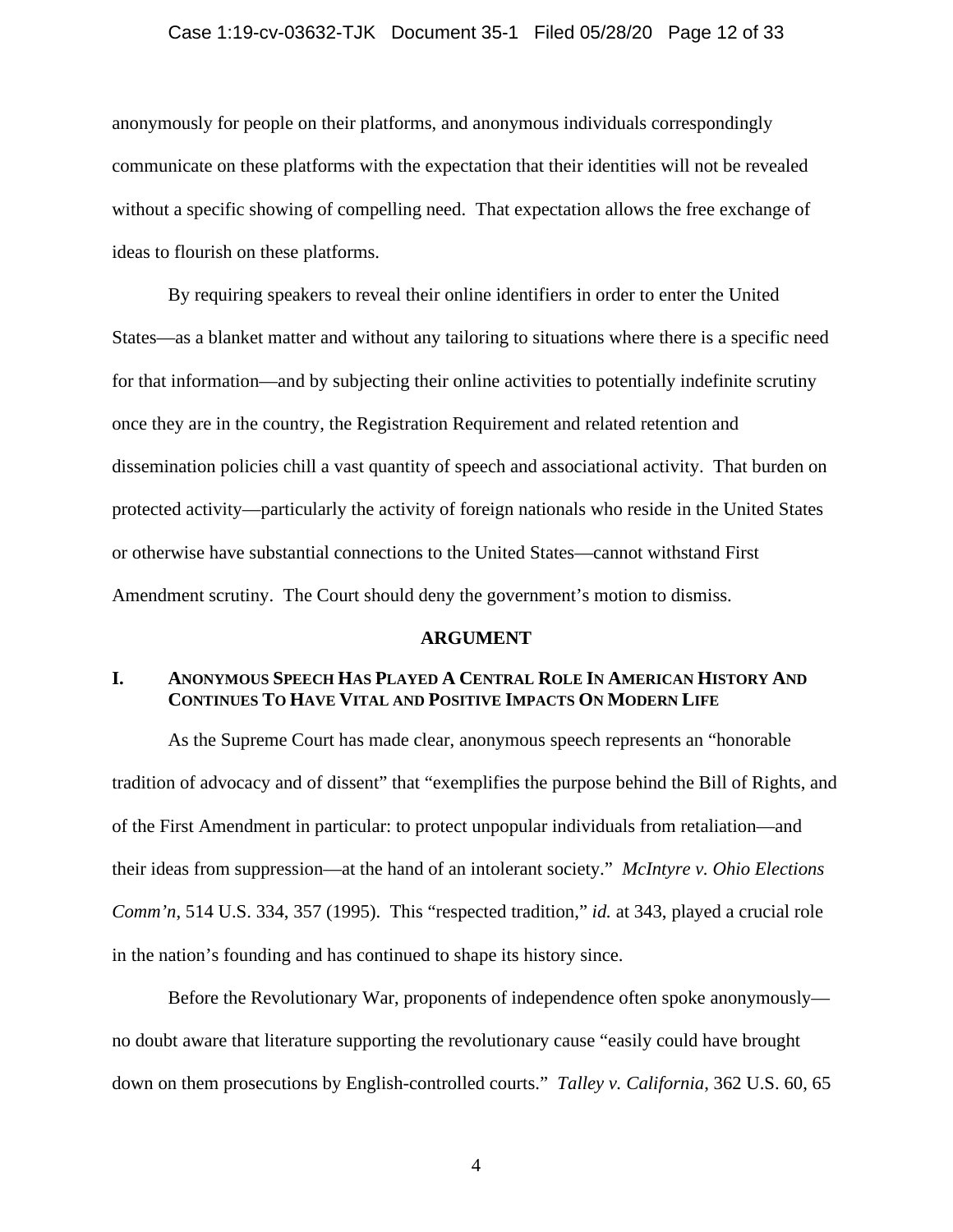#### Case 1:19-cv-03632-TJK Document 35-1 Filed 05/28/20 Page 13 of 33

(1960). As just one example, the famous pamphlet *Common Sense*—widely recognized for its impact on the movement for independence—was originally signed simply, "[A]n Englishman." *See* Thomas Paine, Common Sense (1776), *reprinted in* Thomas Paine, COMMON SENSE AND OTHER WRITINGS 5 (Gordon S. Wood ed., 2003).

After independence, anonymous speech continued to flourish, for the betterment of society. Debates over the ratification of the Constitution produced an "outpouring of anonymous political writing." *McIntyre*, 514 U.S. at 360 (Thomas, J., concurring in the judgment). The "most famous[]" example is the Federalist Papers, written by James Madison, Alexander Hamilton, and John Jay, which were signed "Publius." *Id.* at 343 n.6 (majority opinion). Anti-Federalist responses similarly came from pseudonymous authors, such as "Cato," "Centinel," "The Federal Farmer," and "Brutus"—all believed to have been prominent politicians or jurists. *Id.* Records from the first federal elections likewise reflect that anonymous political writings were the "favorite media for expressing views on candidates." *Id.* at 369 (Thomas, J., concurring in the judgment).

Indeed, anonymous speech was so prevalent—and so valued—in the nation's early history that Justice Thomas has concluded that protection for it was part of the original meaning of the First Amendment. *See McIntyre*, 514 U.S. at 360-369 (Thomas, J., concurring in the judgment) (tracing the historical record to show that "the First Amendment, as originally understood, protects anonymous writing," *id.* at 360). That the framers would have understood the First Amendment to protect anonymous speech—and the concomitant ability to express opinions free from political, economic, or social retribution—makes sense: a predominant reason for enacting the First Amendment was to protect the country from licensing laws like those in England, which were intended to stifle criticism of the government by requiring authors to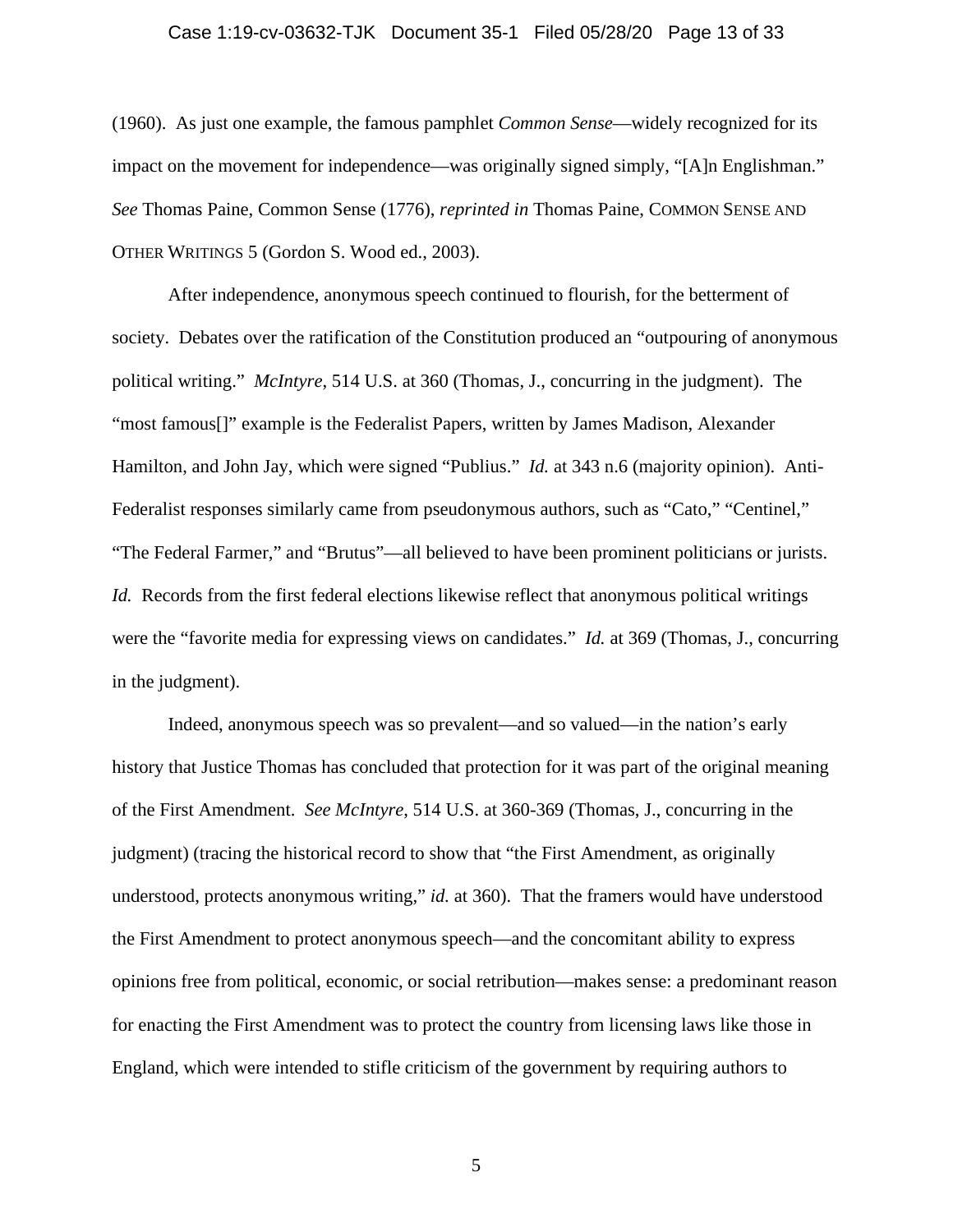#### Case 1:19-cv-03632-TJK Document 35-1 Filed 05/28/20 Page 14 of 33

identify themselves. *See* Geoffrey R. Stone et al., CONSTITUTIONAL LAW 1049-1053 (5th ed. 2005); *Talley*, 362 U.S. at 64.

The "respected tradition of anonymity," *McIntyre*, 514 U.S. at 343, has continued to shape many aspects of modern life, enabling communications that would not otherwise occur. For example, anonymous reporting mechanisms—such as those within corporations and governments, or police tip lines—make individuals "more likely to report or seek guidance regarding potential or actual wrongdoing without fear of retaliation." Bill Libit, *Elements of an Effective Whistleblower Hotline*, Harvard Law School Forum on Corporate Governance (Oct. 25, 2014), https://bit.ly/3fITCcy (noting that 60% of internal fraud tips in 2013 were made anonymously). Indeed, publicly traded companies in the United States are required by law to establish such anonymous-reporting mechanisms; one survey showed that some 99% of public companies offer anonymous hotlines as a result. *Id.* Government institutions frequently provide similar options to anonymously report suspected fraud, abuse, or criminal activity. *See, e.g.*, U.S. Gov't Accountability Office, *About GAO: FraudNet*, https://bit.ly/2zE83Ov (last accessed May 27, 2020) (reporting of fraud, waste, abuse, or mismanagement of federal funds); Office of State Inspector Gen., *State Fraud, Waste, and Abuse Hotline*, https://bit.ly/3bv52NK (last accessed May 27, 2020) (same for state of Virginia); U.S. Drug Enforcement Admin., *Do you have a tip for DEA?*, https://www.dea.gov/submit-tip (last accessed May 27, 2020) (reporting page for suspected violations of controlled-substances laws). Similarly, the use of confidential sources in journalism enables public access to a wide range of information, including revelation of wrongdoing—which is why almost every state shields such sources' identities from disclosure in some way and nearly all federal circuit courts to have considered the issue have determined that the First Amendment provides "a qualified privilege for journalists to resist compelled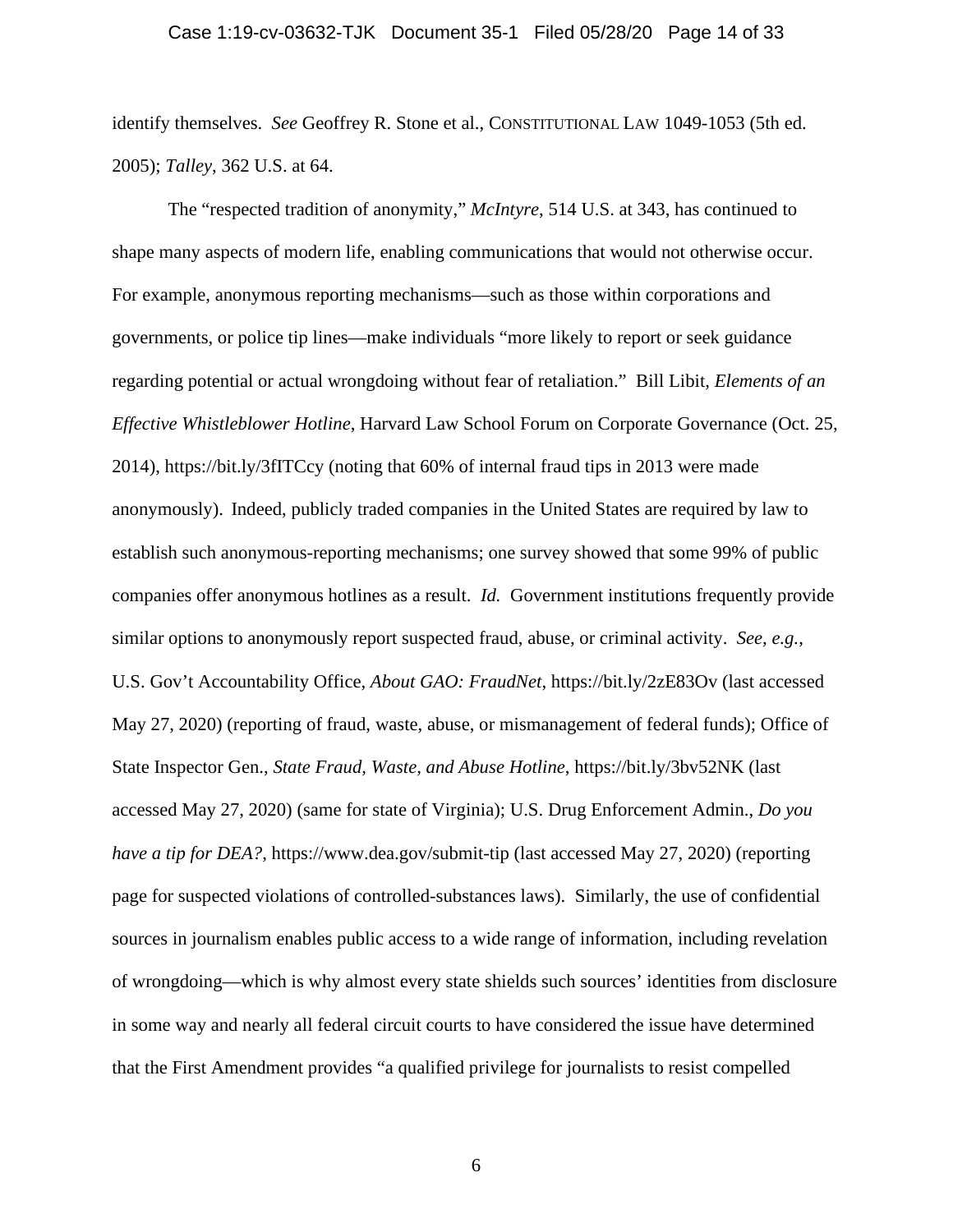discovery," *Shoen v. Shoen*, 5 F.3d 1289, 1292 & n.5 (9th Cir. 1993); *see Zerilli v. Smith*, 656 F.2d 705, 710-712 (D.C. Cir. 1981) (observing that "[c]ompelling a reporter to disclose the identity of a confidential source raises obvious First Amendment problems," and that "in the ordinary case [a] civil litigant's interest in disclosure should yield to the journalist's privilege"); Reporters' Comm. for Freedom of Press, *Reporter's Privilege Compendium*, https://bit.ly/3gwVhSM (last accessed May 27, 2020) (state-by-state information).

In a number of contexts, moreover, anonymity allows individuals to share personal information that they would not otherwise disclose. Many who seek help for addiction or mental-health issues, for example, rely on the guarantee of anonymity. *See, e.g.*, Alcoholics Anonymous, UNDERSTANDING ANONYMITY 5-6 (June 2019), https://bit.ly/2Wz7YEE ("[M]ost newcomers … find admission of their alcoholism so painful that it is possible only in a protected environment. Anonymity is essential for this atmosphere of trust and openness."); Substance Abuse and Mental Health Services Admin., *National Helpline: Frequently Asked Questions*, https://bit.ly/3dWWlNK (last accessed May 27, 2020) (mental-health hotline that does not request "any personal information" from callers). Similarly, those who seek spiritual and religious guidance have often done so under the veil of anonymity. As early as the Middle Ages, for example, "the absolute obligation of the secrecy of the confessional was imposed on the entire" Catholic Church, with confessors advised never to "indicat[e] the person" whose confession they had heard. Robert J. Araujo, *International Tribunals and Rules of Evidence: The Case for Respecting and Preserving the "Priest-Penitent" Privilege under International Law*, 15 AM. U. INT'L L. REV. 639, 645 (2000). Indeed, one of the earliest cases establishing the common-law privilege for penitential and religious communications involved a priest's refusal to identify an individual who had revealed a theft during confession. *Id.* at 659-660.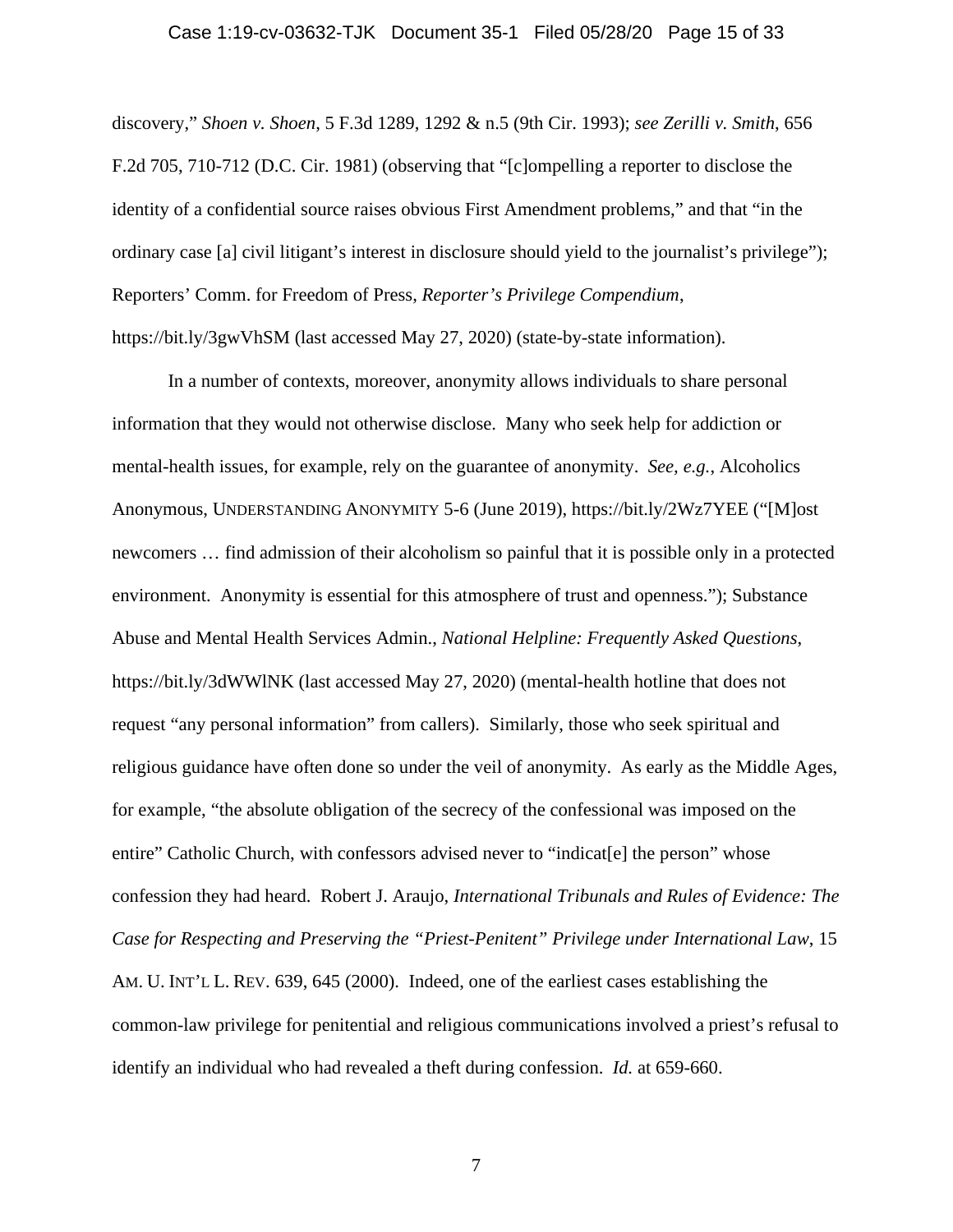#### Case 1:19-cv-03632-TJK Document 35-1 Filed 05/28/20 Page 16 of 33

Anonymity plays a key role in a wide range of other communications, too. In the arts, "[g]reat works of literature have frequently been produced by authors writing under assumed names," *McIntyre*, 514 U.S. at 341 & n.4—whether to avoid fallout for controversial material, to minimize bias on the part of readers, or simply as a creative act, *see Why Do Some Writers Use Pseudonyms?*, THE ECONOMIST (July 25, 2013). And in the political arena, anonymity remains as significant as ever. It is "perhaps best exemplified" by a practice that operates in full force today—"the secret ballot, the hard-won right to vote one's conscience without fear of retaliation." *McIntyre*, 514 U.S. at 343. Court decisions have also highlighted the continued importance of anonymous advocacy for handbill distributors, *McIntyre*, 514 U.S. at 341-342, petition circulators, *Buckley v. Am. Constitutional Law Found., Inc.*, 525 U.S. 182 (1999), and door-to-door canvassers discussing their religious or political beliefs, *Watchtower Bible & Tract Soc'y of N.Y., Inc. v. Vill. of Stratton*, 536 U.S. 150, 153, 165-167 (2002). Allowing such speakers to convey their political, ideological, and religious views without fear of retaliation, ostracism, or loss of privacy enhances the "marketplace of ideas." *McIntyre*, 514 U.S. at 342.

By allowing people to speak freely without fear of retribution or loss of privacy, anonymous speech has allowed for crucial information exchange in virtually every sphere of society—from politics, to religion, to the arts, to business—throughout the nation's history.

## **II. THE CONSTITUTION LIMITS COMPELLED IDENTIFICATION OF ANONYMOUS SPEAKERS**

Relying heavily on the historical importance of anonymous speech, the Supreme Court has held that an "author's decision to remain anonymous, like other decisions concerning omissions or additions to the content of a publication, is an aspect of the freedom of speech protected by the First Amendment." *McIntyre*, 514 U.S. at 342. As such, justification for burdening a speaker's right to remain anonymous requires proof of a compelling governmental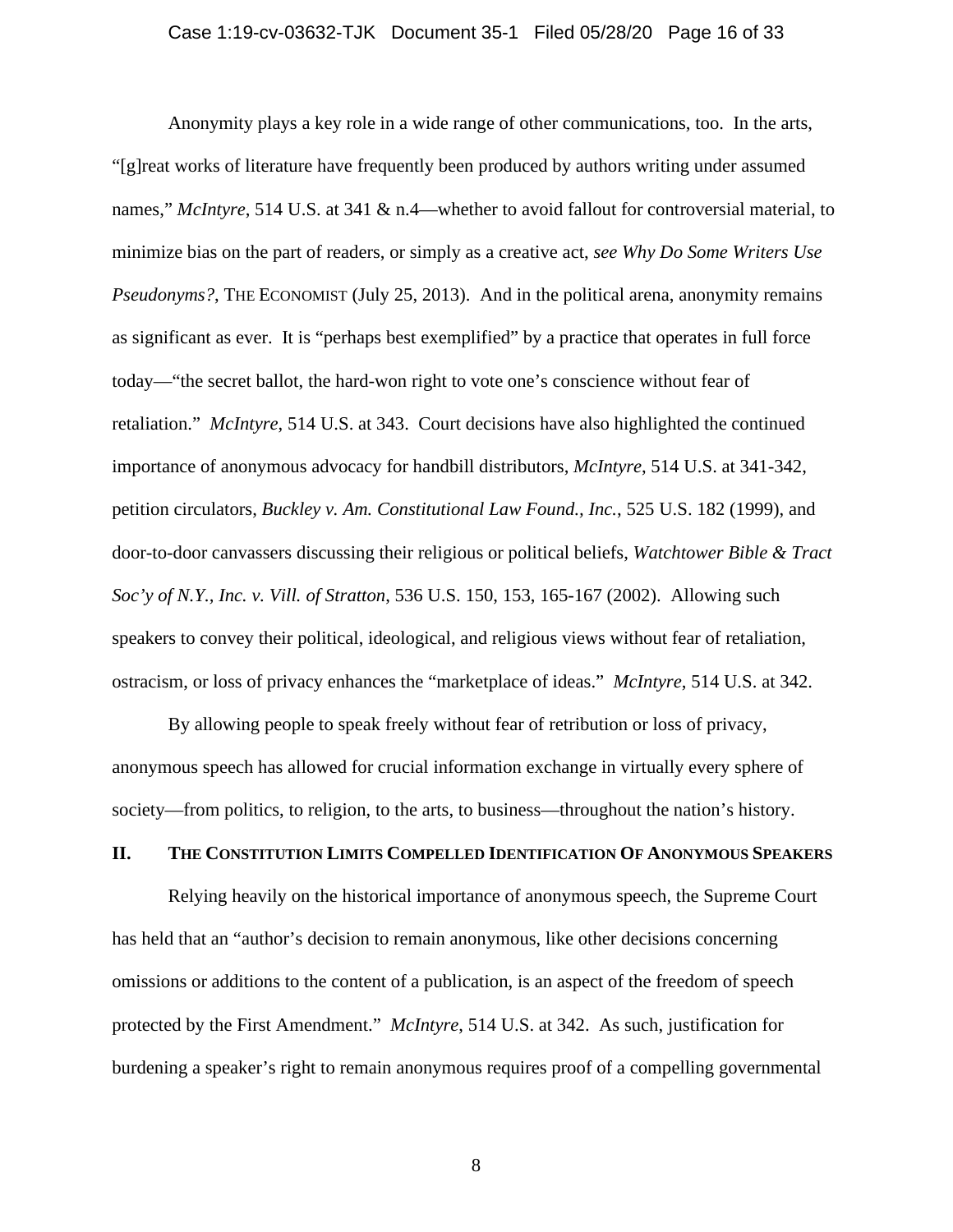#### Case 1:19-cv-03632-TJK Document 35-1 Filed 05/28/20 Page 17 of 33

interest, and the restriction must be narrowly tailored to serve that interest. *Id.* at 347. Applying these standards, the Supreme Court has repeatedly invalidated laws trenching on the First Amendment right to speak anonymously. *See, e.g.*, *Watchtower*, 536 U.S. 150; *McIntyre*, 514 U.S. at 334; *Talley*, 362 U.S. 60.

 Similarly, the Supreme Court has rigorously protected the closely related First Amendment right to privacy in group associations, observing that "[i]t is hardly a novel perception that compelled disclosure of affiliation with groups engaged in advocacy may constitute [an] effective … restraint on freedom of association." *NAACP v. Alabama ex rel. Patterson*, 357 U.S. 449, 462 (1958). "Inviolability of privacy in group association," the Court has observed, "may in many circumstances be indispensable to preservation of freedom of association, particularly where a group espouses dissident beliefs." *Id.* The Court has therefore "held laws unconstitutional that require disclosure of membership … for groups seeking anonymity," *Rumsfeld v. Forum for Academic & Institutional Rights, Inc.*, 547 U.S. 47, 69 (2006), recognizing that such rules "allow officials and persons who accidentally or maliciously gain access to [members'] identities to expose and penalize their views—serious ills that freedom of association prevents," Pet. for Writ of Certiorari 18, *Thomas More Law Center v. Becerra*, No. 19-255 (U.S. Aug. 26, 2019) (arguing that California's rules requiring nonprofits to disclose donors' identities violates the First Amendment).

Notably, constitutional protection extends to remaining anonymous *after* having spoken. That is because "[t]he possibility of losing anonymity in [the] future … could intimidate anonymous [speakers] into self-censoring their comments or simply not commenting at all." *Doe v. Cahill*, 884 A.2d 451, 457 (Del. 2005). In other words, concern that one's identity may later be revealed "chill[s] potential [speakers] from exercising their First Amendment right to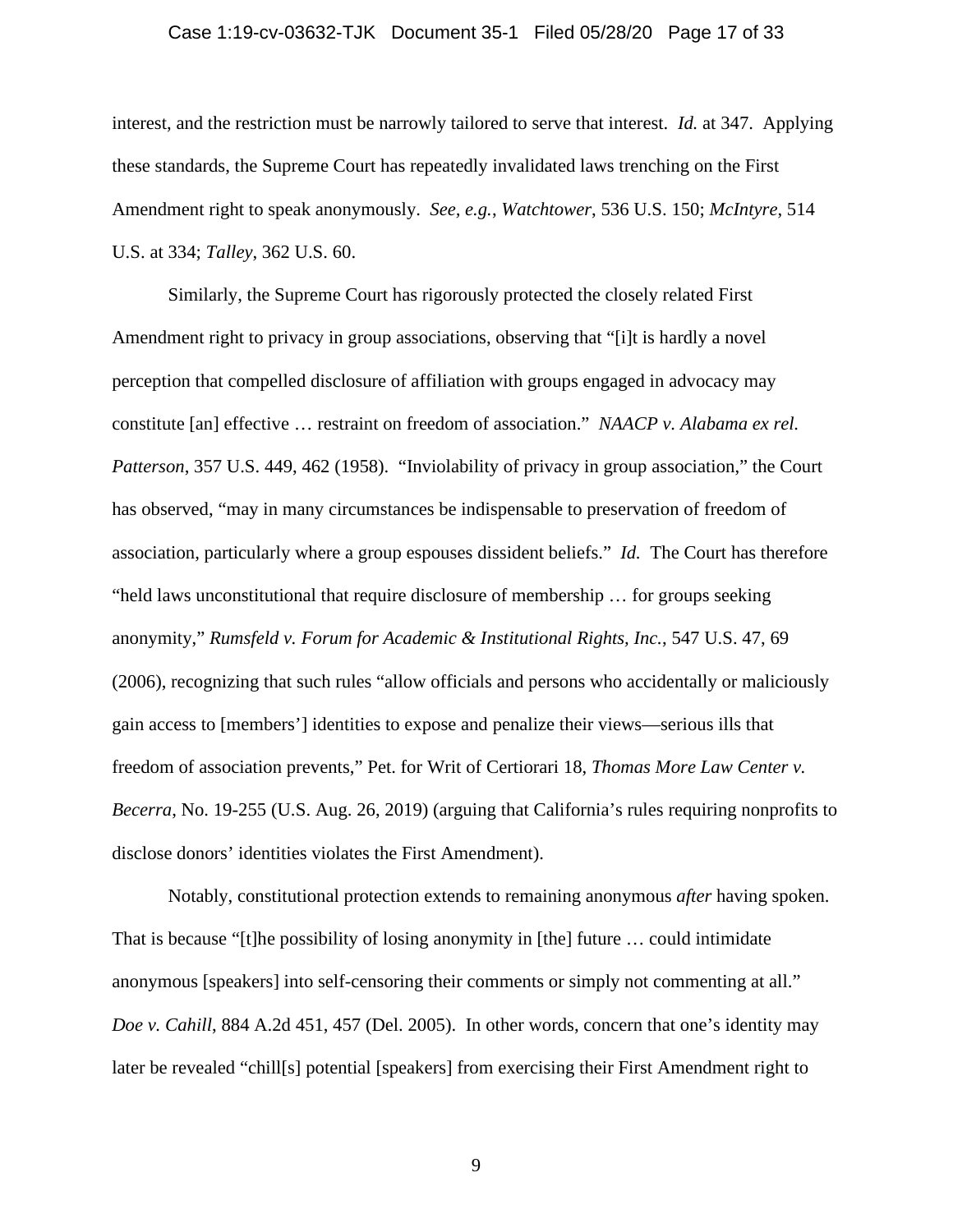#### Case 1:19-cv-03632-TJK Document 35-1 Filed 05/28/20 Page 18 of 33

speak anonymously." *Id.*; *cf. Zerilli*, 656 F.2d at 712 ("Unless potential sources are confident that compelled disclosure is unlikely, they will be reluctant to disclose any confidential information to reporters").Indeed, anonymous speech rights "would be of little practical value if … there was no concomitant right to remain anonymous after the speech is concluded." *Doe v. 2TheMart.com Inc.*, 140 F. Supp. 2d 1088, 1093 (W.D. Wash. 2001).

Case law makes clear that protections for anonymous speech and privacy in group association serve a number of important purposes, all aimed at augmenting the "marketplace of ideas," *McIntyre*, 514 U.S. at 342. As the Supreme Court has explained, protecting anonymous speech alleviates "fear of economic or official retaliation" and "concern about social ostracism" as a result of unpopular speech. *Id.* at 341-342. Likewise, shielding disclosure of group associations avoids revealing members' private beliefs, and thus avoids "expos[ing group] members to economic reprisal, loss of employment, threat of physical coercion, and other manifestations of public hostility." *NAACP*, 357 U.S. at 462-463. Apart from protecting speakers, anonymity also promotes speakers' autonomy and choice in conveying the content of their work—key First Amendment values. As the Supreme Court has emphasized, "the identity of the speaker is no different from other components of [a] document's content that the author is free to include or exclude." *McIntyre*, 514 U.S. at 348; *see id.* at 342 (the choice to remain anonymous is like any other "decision[] concerning omissions or additions to the content of a publication"). And thus governmental attempts to require disclosure of a speaker's identity, like other regulations dictating the content of a message, must be narrowly cabined lest they be used "to suppress disfavored speech," *Reed v. Town of Gilbert, Ariz.*, 135 S. Ct. 2218, 2229 (2015).

Protections for anonymous speech apply equally to anonymous speech on the Internet. There is, as the Supreme Court explained in the Internet's early days, "no basis for qualifying the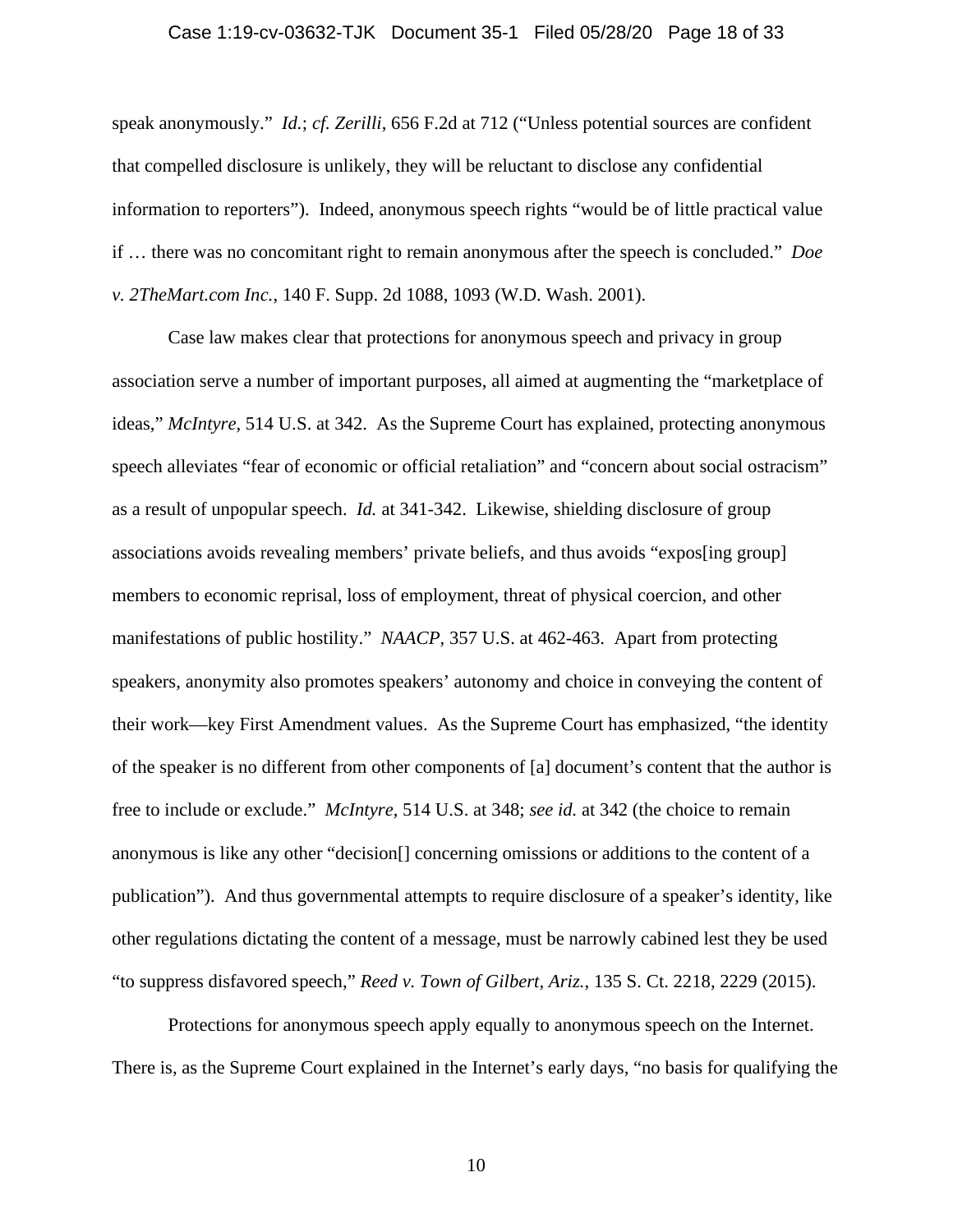level of First Amendment scrutiny that should be applied to this medium." *Reno v. ACLU*, 521 U.S. 844, 870 (1997). Consistent with that guidance, courts have widely recognized that "First Amendment protection … extends to anonymous internet speech." *Doe v. Cahill*, 884 A.2d at 456; *accord, e.g.*, *Sinclair v. TubeSockTedD*, 596 F. Supp. 2d 128, 134 (D.D.C. 2009); *In re Anonymous Online Speakers*, 661 F.3d 1168, 1172-1173 (9th Cir. 2011).

# **III. PROTECTION FOR ANONYMOUS SPEECH IS OF CRUCIAL IMPORTANCE TO PERSONS WHO EXPRESS THEMSELVES ON MANY INTERNET PLATFORMS, INCLUDING PLATFORMS SUCH AS TWITTER AND REDDIT**

As the Supreme Court recently observed, "the most important place[] … for the exchange of views[] today" is "cyberspace—the 'vast democratic forums of the Internet' in general, … and social media in particular." *Packingham v. North Carolina*, 137 S. Ct. 1730, 1735 (2017) (quoting *Reno*, 521 U.S. at 868). People use online communication platforms "to gain access to information and communicate with one another about it on any subject that might come to mind," often disclosing sensitive personal information and political or ideological viewpoints. Id. at 1737. For example, they may "debate religion and politics," "share vacation photos," or "look for work." *Id.* at 1735.Or they may "petition their elected representatives and otherwise engage with them in a direct manner"; in fact, "Governors in all 50 states and almost every Member of Congress have set up [Twitter] accounts for this purpose." *Id.* These sites "can provide perhaps the most powerful mechanisms available to a private citizen to make his or her voice heard." *Id.* at 1737.

Perhaps unsurprisingly—given the vast number and types of communications such websites allow—the ability to remain anonymous on those platforms is critically important. According to one survey, "[a] clear majority" of respondents (59%) "say that people should have the ability to use the internet completely anonymously." Lee Rainie et al., *Anonymity, Privacy, and Security Online*, at Part 1, PEW RESEARCH CENTER (Sept. 5, 2013),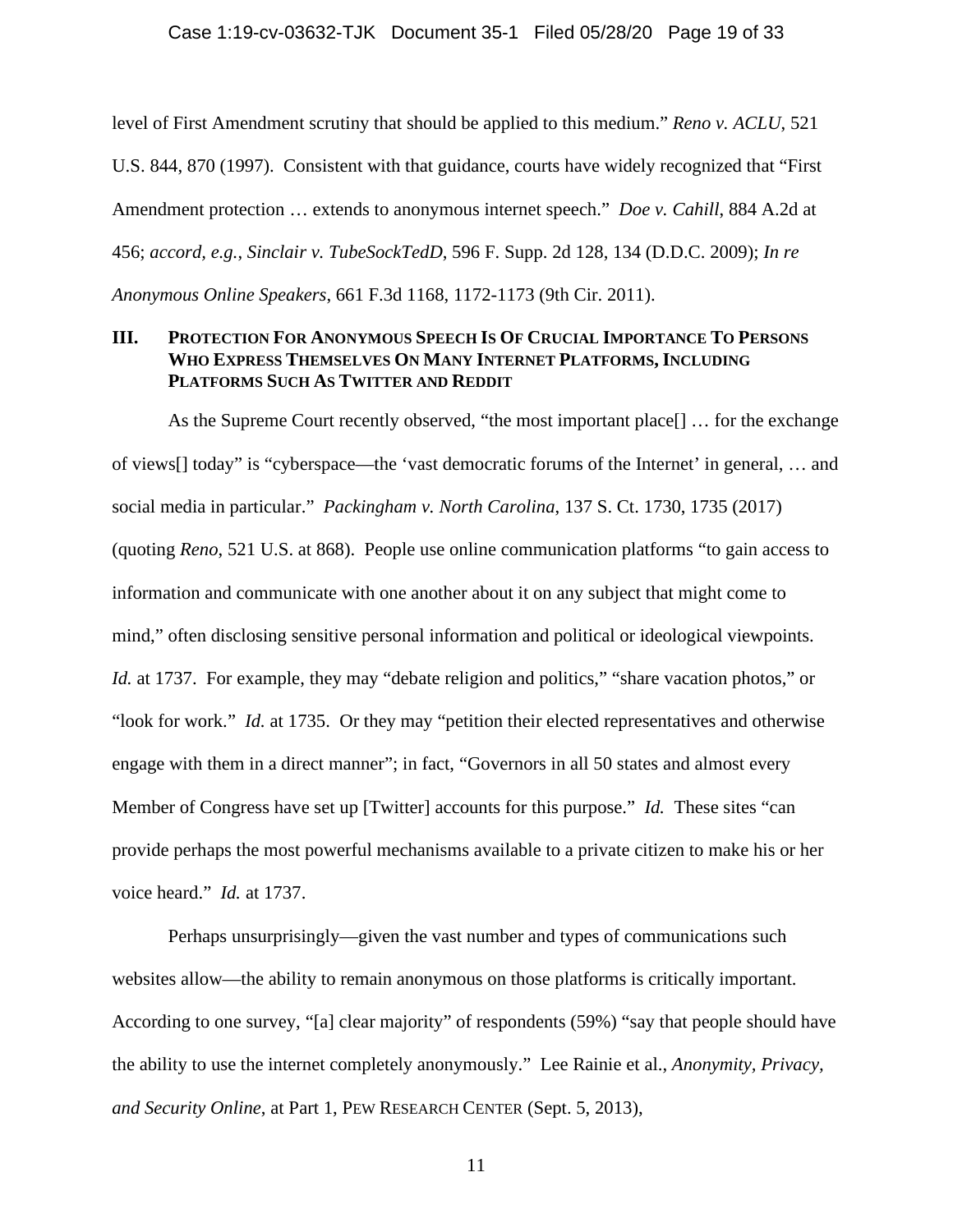#### Case 1:19-cv-03632-TJK Document 35-1 Filed 05/28/20 Page 20 of 33

https://pewrsr.ch/3bu7CUb. More than a third of Internet users have steered clear of a website because it asked for their real name; a quarter have posted online comments without revealing their identity; and a quarter have used a temporary username or email address. *Id.* On Twitter, at least a quarter of accounts do not disclose a person's full name. *See* Sai Teja Peddinti et al., *User Anonymity on Twitter*, 15 IEEE SECURITY & PRIVACY 84-87 (May/June 2017). And the true number of anonymous accounts may be substantially higher than that, as some accounts use what appear to be full names that are pseudonyms. *Id.* On Reddit, users are known only by pseudonymous usernames that in most cases bear no relationship to the user's real name; a user need not disclose her name or even her email address to sign up for an account. The same considerations that drive speakers to communicate anonymously in the analog world operate fully in the digital one; if anything, those motivations are likely *more* pronounced online, given the vast reach of cyber communications.

Specifically, many speakers use Internet forums like Reddit and Twitter to make statements that might provoke criticism or retaliation from their communities. Some employ anonymous Twitter accounts to convey disfavored political views or other information that could expose them to social stigma or loss of employment. For example, one Indonesian government employee told a reporter that "anonymity [wa]s crucial" for his Twitter account because he feared the social and professional repercussions of revealing his sexual orientation; "[b]eing gay in an Islamic country like Indonesia is still risky," he reported, "and my entire life has been built here." *See* Yusuf Tamanna, *"A Form of Damage Limitation:" Why We Use Twitter Alts and Finstas*, VICE (Apr. 16, 2019), https://bit.ly/2WszwM8 (recounting interviewees' rationales for using secondary social media accounts—sometimes called "alt" or, in the case of the platform Instagram, "finsta" accounts—often not associated with their real names). In another case, an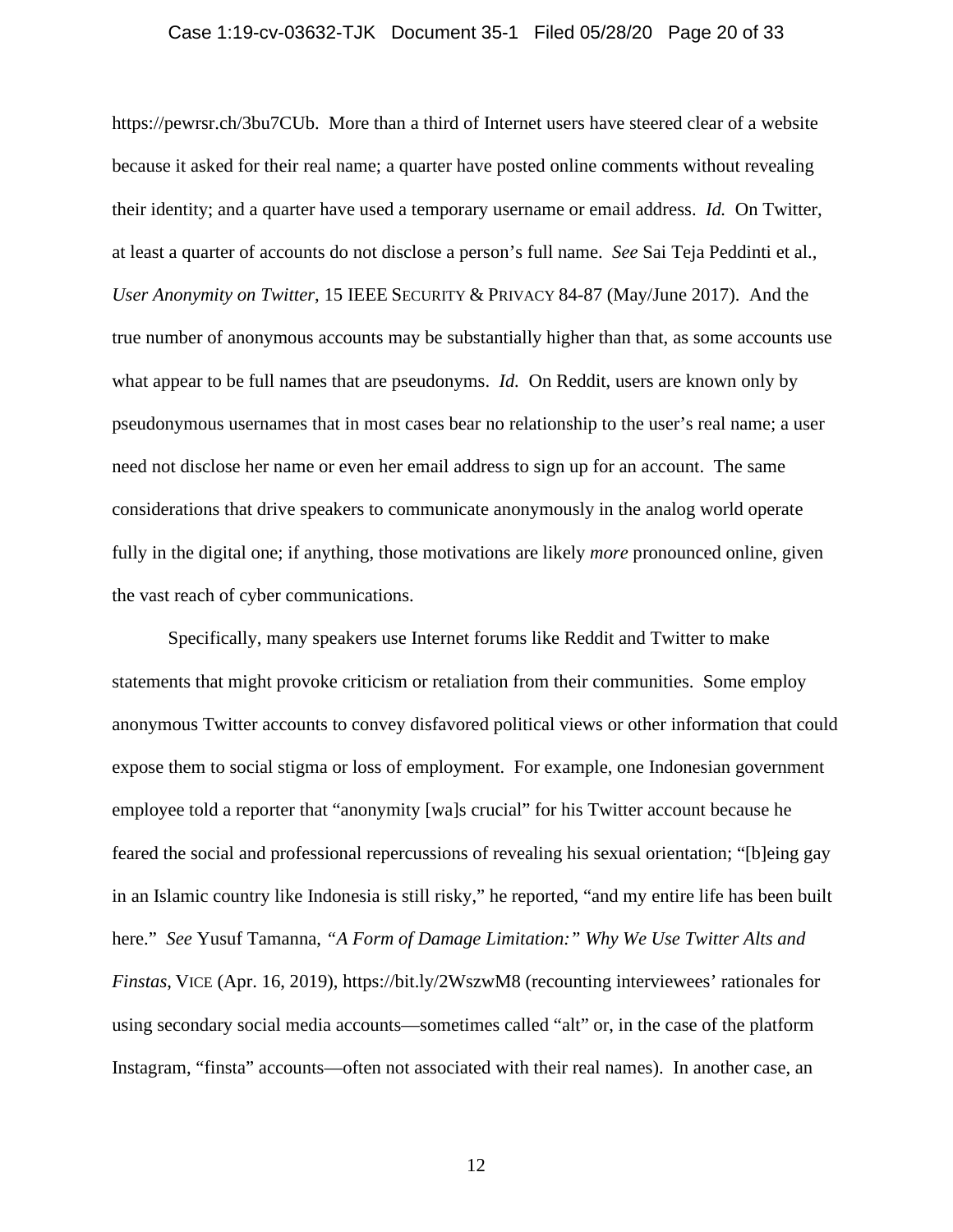#### Case 1:19-cv-03632-TJK Document 35-1 Filed 05/28/20 Page 21 of 33

anonymous Reddit user, a lifelong Jehovah's Witness, used a Reddit forum to criticize the fundraising and data-collection practices of his religion's leadership. *See In re DMCA Subpoena to Reddit, Inc.*, No. 19-mc-80005, 2020 WL 999788 (N.D. Cal. Mar. 2, 2020) (quashing subpoena attempting to unmask that user). He valued anonymity "because he was deeply concerned about being ostracized, shunned, or disfellowshipped by the Jehovah's Witness community for voicing criticism or doubts about the organization." *Id.* at \*1. Anonymity can also keep victims of violence and harassment safe from retribution by concealing their activities or location. *See* Sara Baker, *Why Online Anonymity is Critical for Women*, WOMEN'S MEDIA CENTER (Mar. 11, 2016), https://bit.ly/3enMmkX; Niha Masih, *A Court Case in India Takes Aim at Anonymous #MeToo Accusations*, WASH. POST (Nov. 2, 2019), https://wapo.st/36zRKP2 (researcher observing that "[a] large momentum for the #MeToo movement has come from the fact that people could maintain their anonymous identity").

 Other online speakers use anonymity to protect their privacy when discussing sensitive personal issues. For instance, a Reddit forum (i.e., a "subreddit") called StillTrying provides a space for people dealing with infertility issues—a topic many might choose not to discuss without the shield of anonymity. *See* https://www.reddit.com/r/stilltrying/ (last accessed May 27, 2020). Countless similar subreddits provide support forums for those experiencing grief, depression, physical or sexual abuse, and other challenges. *See*  https://www.reddit.com/r/GriefSupport/; https://www.reddit.com/r/depression/; https://www.reddit.com/r/survivorsofabuse/ (last accessed May 27, 2020). Those using anonymous accounts for these reasons cite the importance of anonymity in allowing them to speak freely about their life circumstances. *See* Tamanna, *supra* (Twitter user explaining that she used an anonymous account to "talk openly about [an] eating disorder and depression" and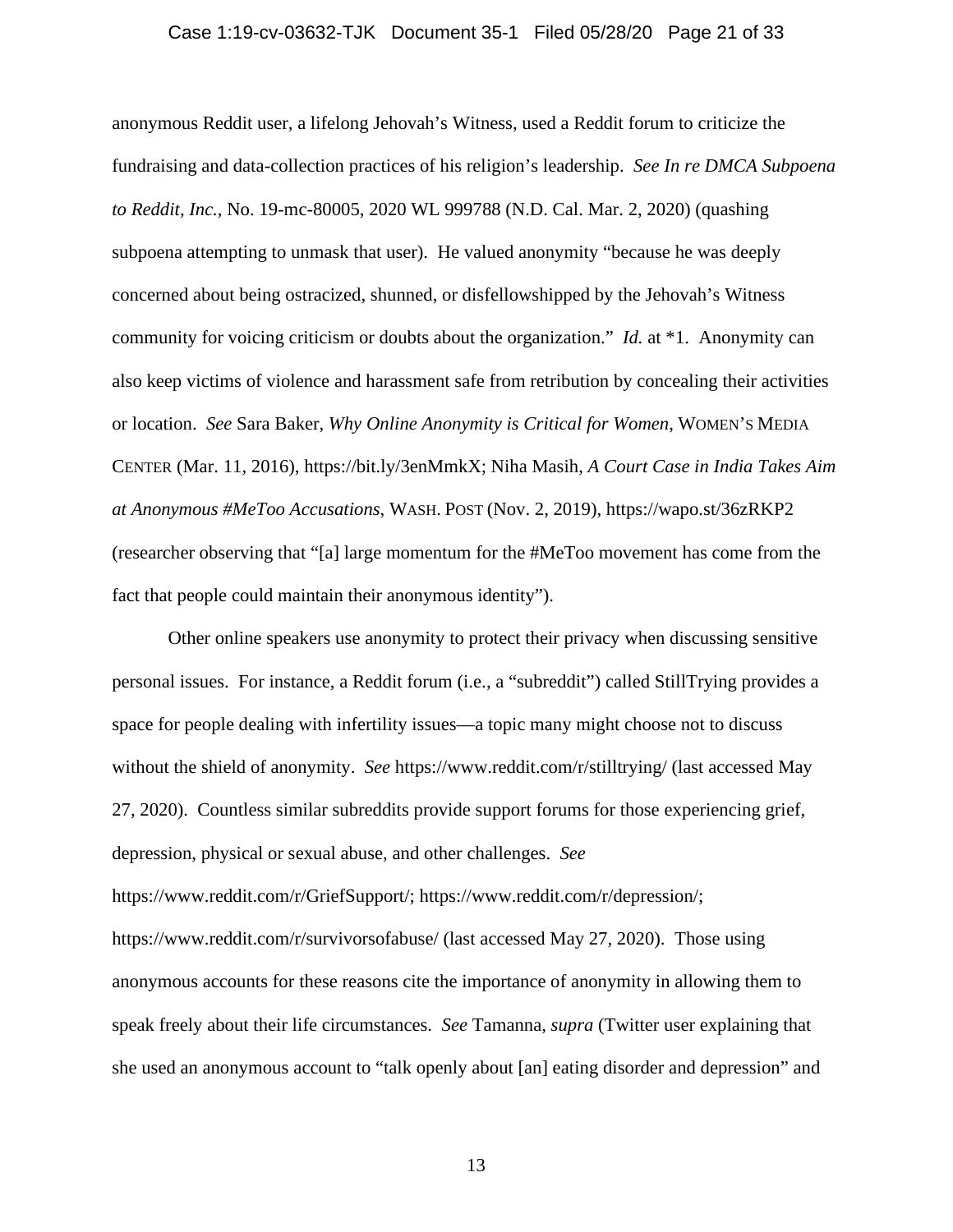#### Case 1:19-cv-03632-TJK Document 35-1 Filed 05/28/20 Page 22 of 33

"f[i]nd [a] community"; another anonymous social-media user noting that "the ease of talking about mental health anonymously was second to none").

 Still others opt for anonymity as a means of creative expression. For example, some parody accounts on Twitter use pseudonyms comically or satirically. *See* Twitter, Parody, Newsfeed, Commentary, and Fan Account Policy, https://help.twitter.com/en/rules-andpolicies/parody-account-policy (last accessed May 27, 2020) (describing what makes something a "parody account"). Accounts in that category purport to share the thoughts of such figures as Star Wars villain Darth Vader, actor Chuck Norris, writer Edgar Allan Poe, and Queen Elizabeth II. Others take on parody personas as a way of criticizing government policies or expressing other political or ideological views. *See* Tim Highfield, *News Via Voldemort: The Role of Parody and Satire in Topical Discussions on Twitter*, AoIR Selected Papers of Internet Research 14.0 (2013), https://bit.ly/3gfLHni (accounts satirizing politicians "become performances of political engagement").

Whatever the motivation behind their choice to speak anonymously, such users reasonably expect that their identities will remain private. Twitter and Reddit policies clearly protect speakers' anonymity. All one needs to create a Reddit account, for example, is a username and password; the username "doesn't have to be related to [a user's] real name." Reddit Privacy Policy (January 10, 2020), https://www.redditinc.com/policies/privacy-policyjanuary-10-2020. Similarly, individuals can "use Twitter under a pseudonym if [they] prefer not to use [their] name." Twitter Privacy Policy (Jan. 1, 2020), https://twitter.com/en/privacy. Twitter and Reddit, along with other Internet companies, have fought to protect user anonymity before courts and government agencies (including before the State Department regarding the policy at issue in this case). *See, e.g.*, Reddit, Inc.'s Joinder in Motion to Quash, *In re DMCA*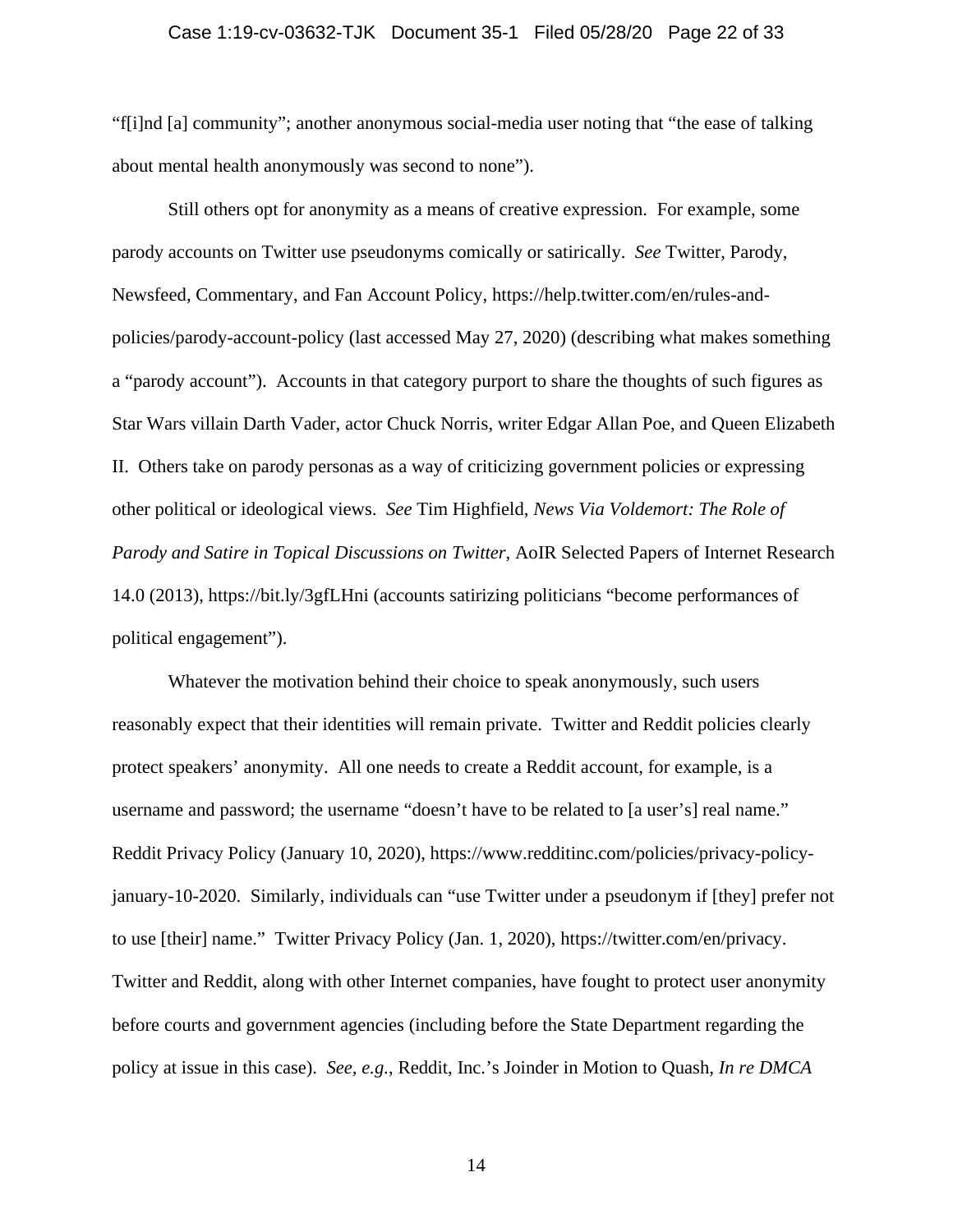#### Case 1:19-cv-03632-TJK Document 35-1 Filed 05/28/20 Page 23 of 33

*Section 512(h) Subpoena to Reddit, Inc.*, No. 3:19-mc-80005 (N.D. Cal. Apr. 22, 2019); Brief of Amici Curiae Internet Technology Companies, *Glassdoor, Inc. v. Andra Group, LP*, No. 17- 0463 (Tex. Mar. 30, 2018); Complaint, *Twitter, Inc. v. U.S. Dep't of Homeland Security*, No. 3:17-cv-01916 (N.D. Cal. Apr. 6, 2017); Twitter, Inc., Comment on DOS-2018-0002-0001 (May 28, 2018), https://perma.cc/9NGU-8YAV.

 And both courts and state legislatures, recognizing the vital constitutional interests at stake, have imposed a high bar to unmask anonymous online speakers via litigation. Indeed, courts across the country have applied heightened scrutiny to litigants' attempts to unmask anonymous online speakers in civil litigation, requiring plaintiffs to notify the anonymous speaker of their claims, to withhold action to allow the speaker an opportunity to be heard, and to make a number of showings—for example, that their claims are legally and factually viable, that there is sufficient evidence to support *prima facie* each element of the cause of action, and that the strength of the plaintiff's case and the need for disclosure outweigh the speaker's First Amendment rights. *See Sinclair*, 596 F. Supp. 2d at 132 (explaining the standards courts have imposed "in cases involving discovery seeking the identification of anonymous Internet speakers"); *Doe v. Cahill*, 884 A.2d 451, 460 (Del. 2005) (setting out one such standard); *Dendrite Int'l, Inc. v. Doe*, 775 A.2d 756, 760-761 (N.J. Super. Ct. App. Div. 2001) (setting out another such standard). Legislatures, too, have limited parties' ability to discover the identity of anonymous Internet speakers. *See, e.g.*, Va. Code § 8.01-407.1. Those judicial and legislative judgments properly recognize the danger in requiring an anonymous speaker's identity to be revealed with insufficient justification: doing so risks "intimidat[ing] or silenc[ing speakers] in the public sphere." *Doe v. Individuals*, 561 F. Supp. 2d 249, 254-256 (D. Conn. 2008).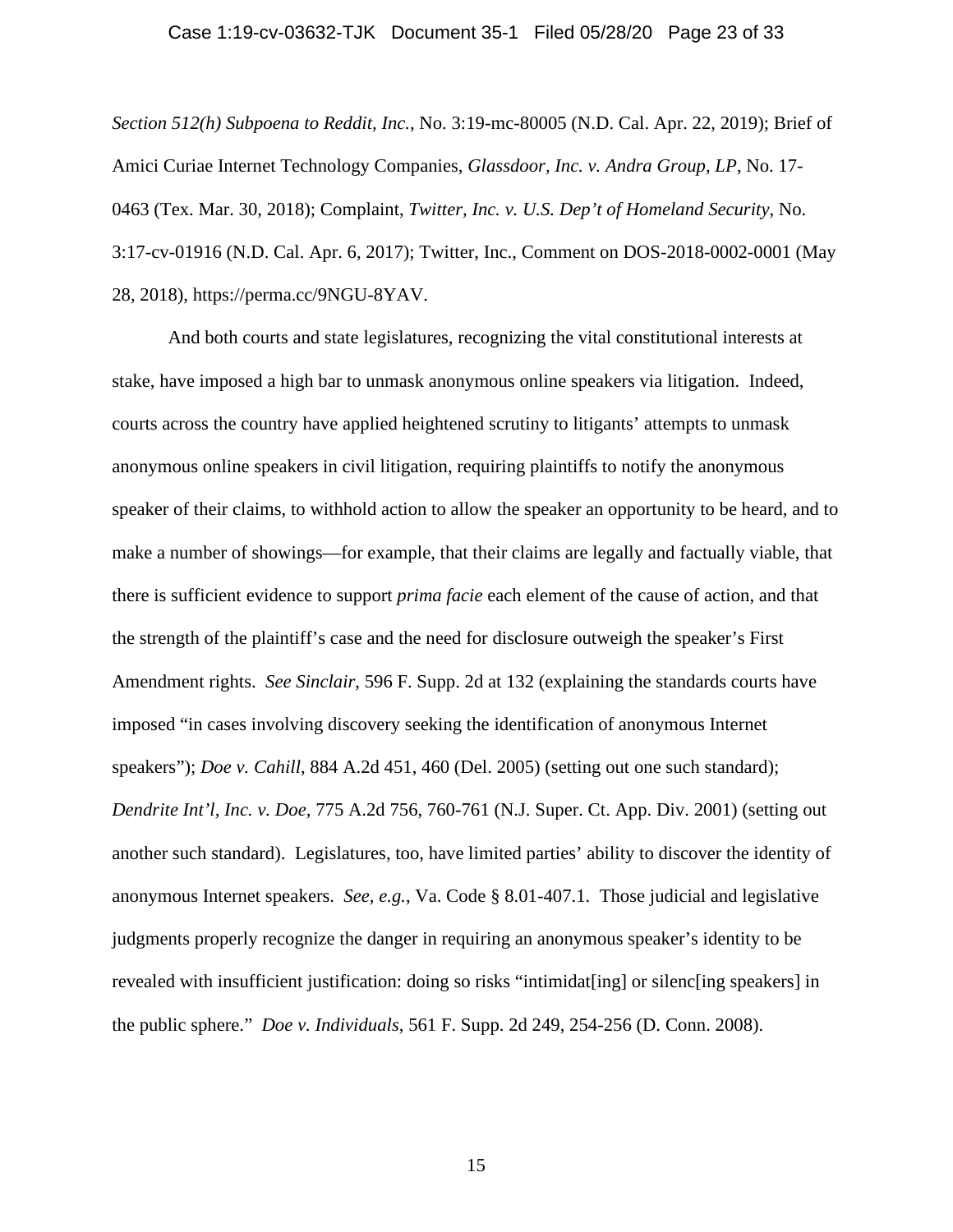### **IV. THE REGISTRATION REQUIREMENT AND RELATED RETENTION AND DISSEMINATION POLICIES JEOPARDIZE THE VITAL CONSTITUTIONAL RIGHT TO SPEAK ANONYMOUSLY**

## **A. The Registration Requirement And Its Accompanying Retention And Dissemination Policies Chill The Speech Of Those Who Are Subject To It**

The Registration Requirement and its accompanying retention and dissemination policies unquestionably chill a vast quantity of speech. Given that online communication platforms allow users to gain information about and discuss "topics 'as diverse as human thought,'" *Packingham*, 137 S. Ct. at 1735-1736, access to individuals' identifiers allows the government to develop a detailed picture of virtually every aspect of their lives—including their ideological and religious views, their professional, political, and social networks, and their sensitive personal information. And it reveals that information not just on a prospective basis, but retrospectively too, allowing officials to review any communications an individual has *ever* made using that identifier.

The requirement renders that staggering quantity of information subject to review by the State Department and the many other government entities, including law-enforcement agencies, with which the Department is permitted to share identifiers. Defs.' Mem. in Support of Mot. to Dismiss ("MTD") 8; *see also* Privacy Impact Statement: Consular Consolidated Database (CCD) 8, https://bit.ly/2yYdfgl (Oct. 2018). As the government acknowledges, the speech and associations revealed can be used to decide not only whether to grant immigration benefits, but also whether to impose severe penalties such as deportation. *See* MTD 42-44. The government also readily acknowledges that the information can be shared with foreign governments under certain circumstances, including to further law-enforcement investigations in those countries. MTD 8; *see* 8 U.S.C. § 1202(f). That possibility has significant import for those online speakers who use anonymity to criticize the practices of foreign governments—especially foreign governments that have historically retaliated against social-media users or even attempted to shut down social-media use altogether to stamp out criticism. *See, e.g.*, Terrence McCoy, *Turkey*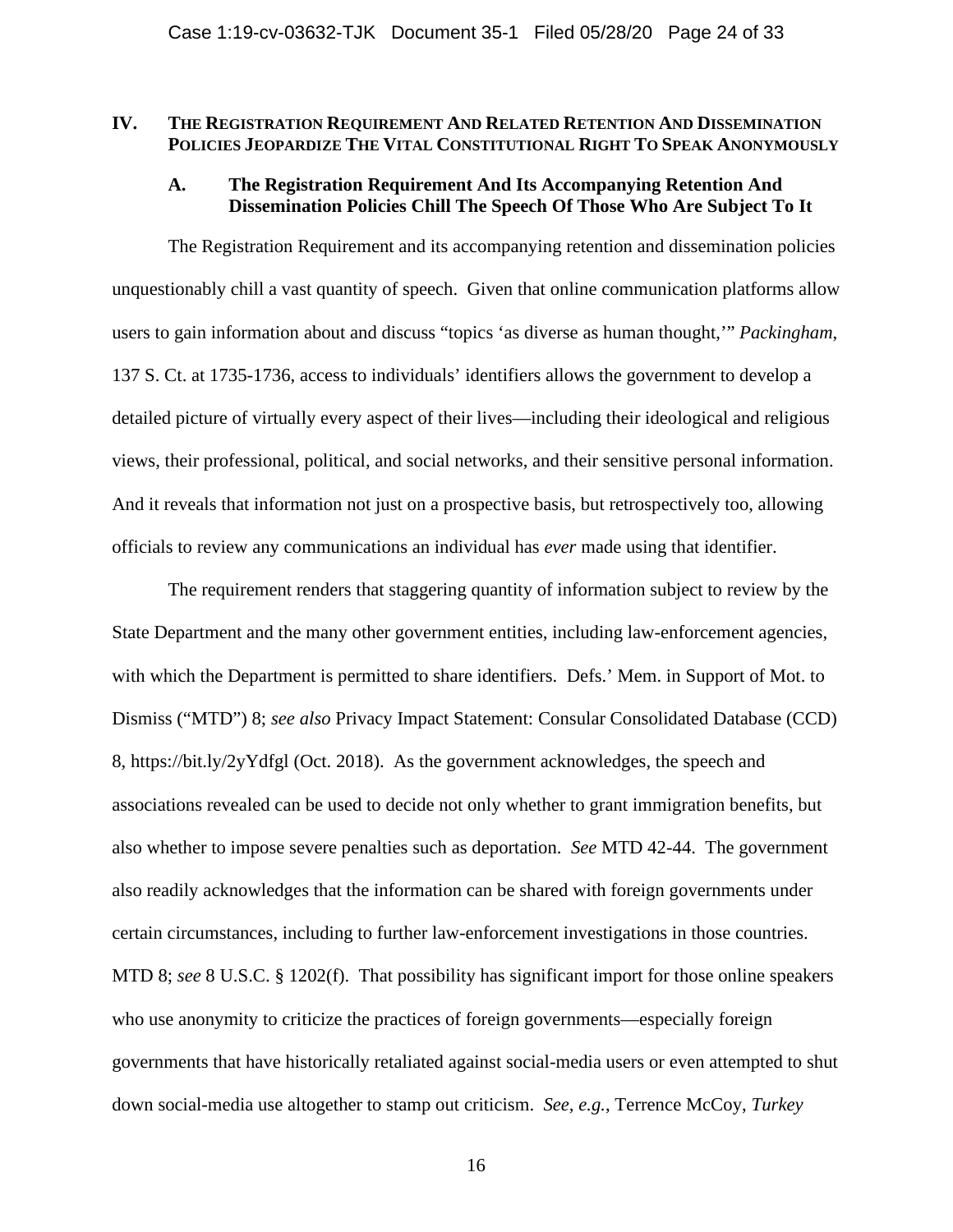#### Case 1:19-cv-03632-TJK Document 35-1 Filed 05/28/20 Page 25 of 33

*Bans Twitter—and Twitter Explodes*, WASH. POST (Mar. 21, 2014), https://wapo.st/2yepogJ (noting Turkey's decision to block Twitter after its prime minister became "ensnared in a scandal inflamed by social media"). Those concerns are particularly acute now, as governments around the world have cracked down on online speakers who question authorities' handling of the COVID-19 health crisis. *See* Joel Simon, *COVID-19 Is Spawning a Global Press-Freedom Crackdown*, COLUM. JOURNALISM REV. (Mar. 25, 2020), https://bit.ly/2X7sE5P (noting detentions and other adverse actions taken against social-media commentators and reporters).

Moreover, every disclosure of an individual's online identifiers increases the risk of further exposure, whether as a result of leaks, hacking attempts, or other data breaches. That concern is hardly theoretical; cybersecurity incidents in the U.S. federal government increased more than tenfold from 2006 to 2014, exposing agencies to "grave" security risks. Min-Seok Pang & Hüseyin Tanriverdi, *Strategic Roles of IT Modernization and Cloud Migration in Reducing Cybersecurity Risks of Organizations: The Case of U.S. Federal Government* 3, Fox School of Business Research Paper No. 17-017 (Feb. 27, 2019), https://bit.ly/2LBRUvR. Even if federal officials do not deliberately share identifiers, then, the collection and retention of that information in databases nevertheless increases the likelihood that individuals' identities will become broadly known outside the federal government, including by the precise people from whom anonymous speakers most wish to shield their identities.

Faced with those severe consequences, any speaker who can envision applying for or renewing a visa using the application forms at issue in this case—and even some speakers with no such plans—"might well conclude that the safe course is to avoid controversy" by "blunt[ing] or reduc[ing]" their speech. *Miami Herald Publ'g Co. v. Tornillo*, 418 U.S. 241, 257 (1974).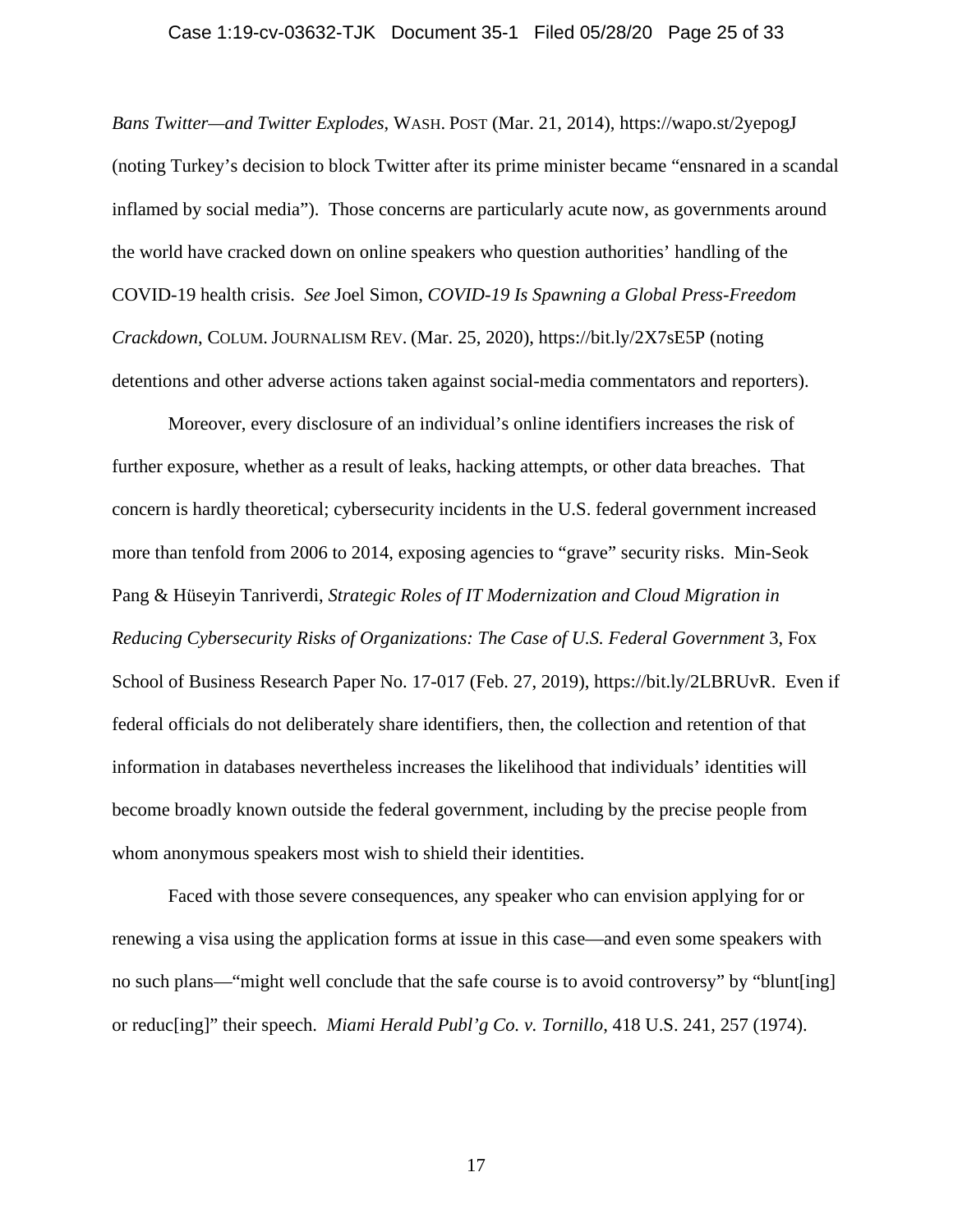The policy therefore "inescapably 'dampens the vigor and limits the variety of public debate,'" *id.*—the precise ill that the First Amendment was enacted to prevent.

# **B. Because A Substantial Number Of People To Whom The Registration Requirement Applies Have First Amendment Rights, The Requirement Must Survive Strict Scrutiny**

The government hinges its constitutional defense on the argument (MTD 39-42) that rational-basis review applies in spite of the policy's burden on anonymous-speech rights. That is incorrect: a substantial number of the applications of the Registration Requirement (and its accompanying retention and dissemination policies) trigger heightened scrutiny. And as explained in the next subsection, they fail that rigorous test, meaning the entire requirement must fall as unconstitutionally overbroad.

The government's bid for rational-basis review misses a key point: the rationale behind the Supreme Court's cases applying a deferential standard of review to decisions related to the admission of foreign nationals is limited to requests for "*initial admission* to the United States." *Landon v. Plasencia*, 459 U.S. 21, 32 (1982) (emphasis added). Such requests seek a "privilege" and the requestor enjoys "no constitutional rights regarding his application." *Id.* (citing such cases as *Fiallo v. Bell*, 430 U.S. 787, 792 (1977), and *Kleindienst v. Mandel*, 408 U.S. 753 (1972)); *see also Kleindienst*, 408 U.S. at 762 (foreign national seeking entry lacked residency or other significant connection to the United States). But "once an alien gains admission to our country and begins to develop the ties that go with permanent residence[,] his constitutional status changes accordingly." *Plasencia*, 459 U.S. at 32*.* Foreign nationals receive constitutional protections when they have had "significant voluntary connection[s] with the United States." *United States v. Verdugo-Urquidez*, 494 U.S. 259, 271 (1990). Thus, "it has long been settled that aliens within the United States enjoy the protection of the First Amendment; 'once an alien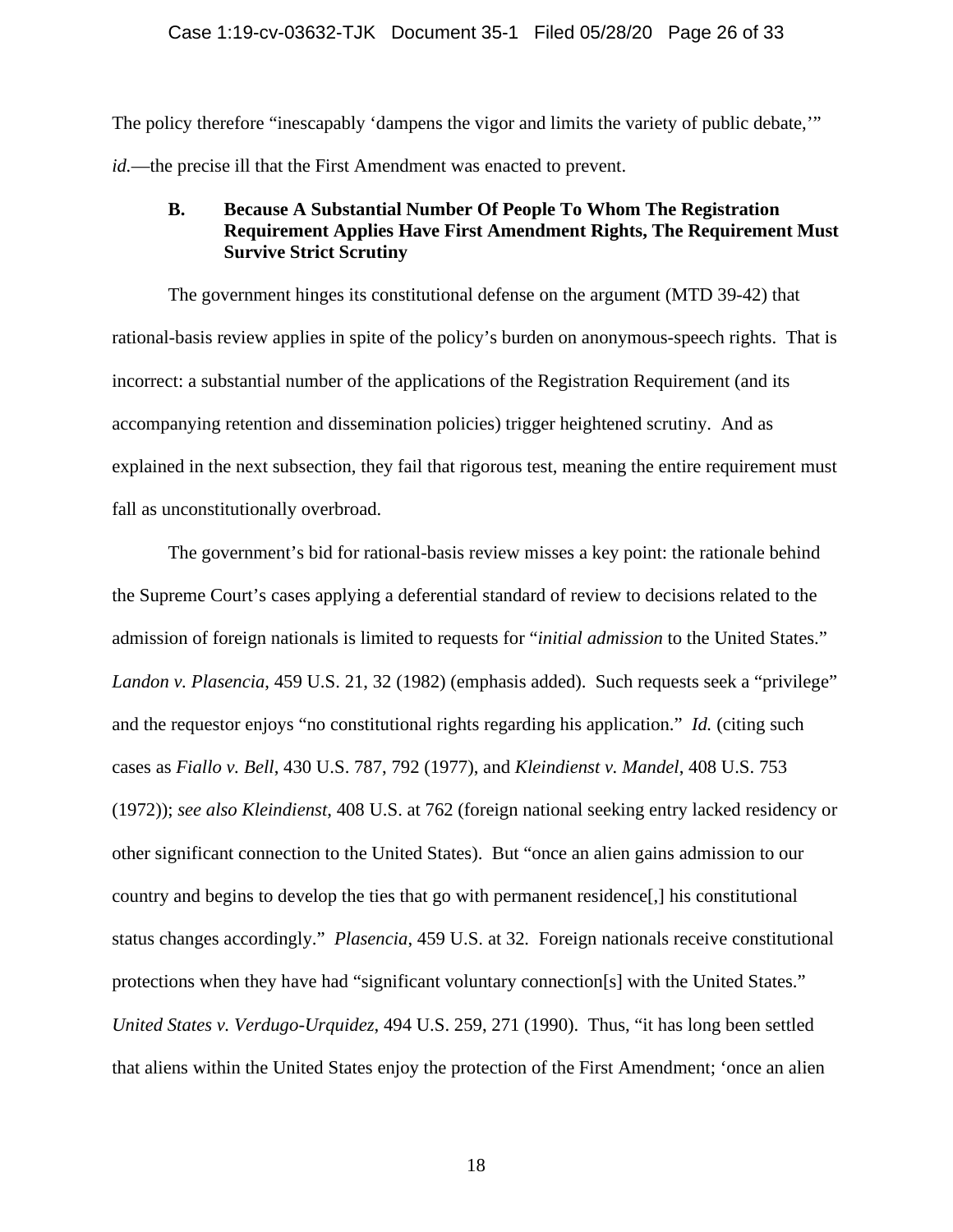#### Case 1:19-cv-03632-TJK Document 35-1 Filed 05/28/20 Page 27 of 33

lawfully enters and resides in this country he becomes invested with the rights guaranteed by the Constitution to all people within our borders  $\dots$  includ[ing] those protected by the First  $\dots$ Amendment.'" *Rafeedie v. INS*, 795 F. Supp. 13, 22 (D.D.C. 1992) (quoting *Bridges v. Wixon*, 326 U.S. 135, 161 (1945) (Murphy, J., concurring)); *accord Bridges*, 326 U.S. at 148 ("[f]reedom of speech and of press is accorded aliens residing in this country)"; *Verdugo-Urquidez*, 494 U.S. at 271 (citing *Bridges* for that proposition); *Kwong Hai Chew v. Colding*, 344 U.S. 590, 596 n.5 (1953) (same).

The Registration Requirement chills the speech of a significant number of individuals including some of plaintiffs' members and partners—who have precisely such "substantial connections to the United States." Compl. ¶ 43. Indeed, many of those individuals currently live in the United States but will need to renew their visas to continue that residency in the future. *Id.*; *see also* Cong. Research Serv., R45040, *Immigration: Nonimmigrant (Temporary) Admissions to the United States* 23 (Sept. 10, 2019) (average population of "resident nonimmigrants"—that is, "foreign nationals admitted on nonimmigrant visas whose classes of admission are associated with stays long enough to establish a residence"—is "2.3 million on any given day"). For example, someone living in the United States whose visa is due to expire and who wishes to travel abroad—say, to visit family—will be required to renew that visa from abroad to be allowed to reenter the country. And that means providing the online identifiers mandated by the Registration Requirement. Individuals who anticipate renewing a visa would thus reasonably forecast that the Registration Requirement may apply to them in the future—and as a result permit government officials to review their social media activities undertaken through any pseudonym they have used within the five years preceding any visa application from abroad. Such individuals are presently censoring their speech as a result of the policy. *See* Pls.' Opp. to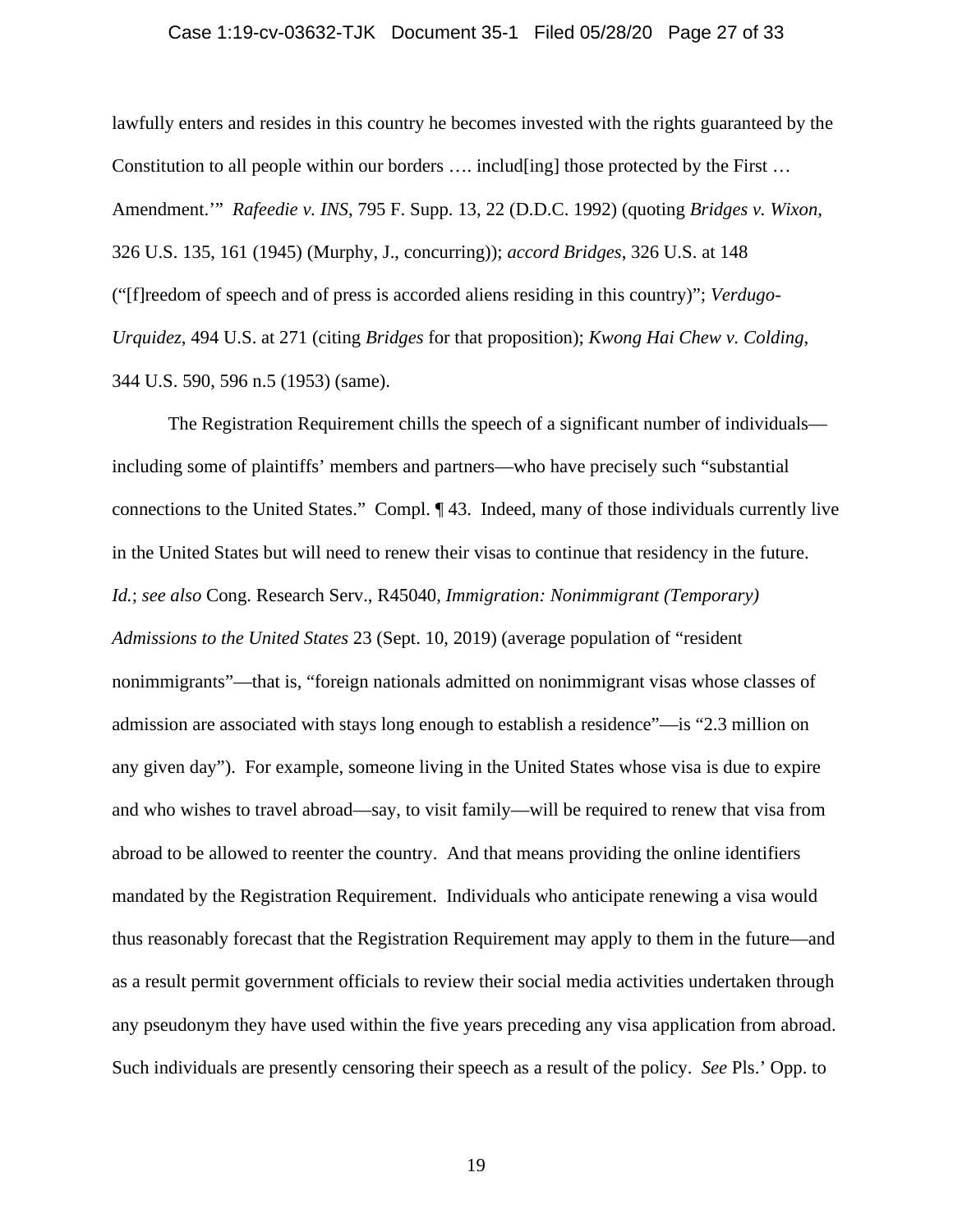#### Case 1:19-cv-03632-TJK Document 35-1 Filed 05/28/20 Page 28 of 33

Mot. to Dismiss ("Opp.") 11, 34. In none of the cases the government cites did the Supreme Court apply deferential review to a government regulation that burdened protected speech by foreign nationals currently residing in the United States, nor could it do so without running afoul of clear precedent, *see Bridges*, 326 U.S. at 148. *See* MTD 39-42.

Moreover, the Registration Requirement imposes cognizable burdens on the speech of some U.S. residents who are *not* currently in the country. For example, a lawful permanent resident (LPR) who travels abroad and does not return to the United States within the period provided by his green card or a re-entry permit generally must complete form DS-260 and its concomitant Registration Requirement. *See* U.S. Dep't of State, Returning Resident Visas, https://bit.ly/3bJFU6c (last accessed May 27, 2020). That is true even after an LPR qualifies for "returning resident status," meaning that the State Department has found that he has not surrendered his permanent residency and should not be treated as a first-time applicant for admission. *Id.* Those LPRs are imminently subject to the Registration Requirement and the deprivation of anonymity it entails. And the First Amendment protects them from that deprivation just as it would if the deprivation occurred while they were within the United States. LPRs do not lose their constitutional rights simply because they travel abroad; rather, courts "assimilate [their] status to that of an alien continuously residing and physically present in the United States." *Kwong Hai Chew*, 344 U.S. at 596 (LPR returning from travel was entitled to due process, even if a first-time entrant was not).

Additionally, the Registration Requirement continues to chill the speech of a significant number of foreign nationals who currently reside in the United States and have *already* disclosed their social-media identifiers to the government. In the year since the requirement has been in effect, virtually everyone applying for a visa from abroad has had to provide those identifiers.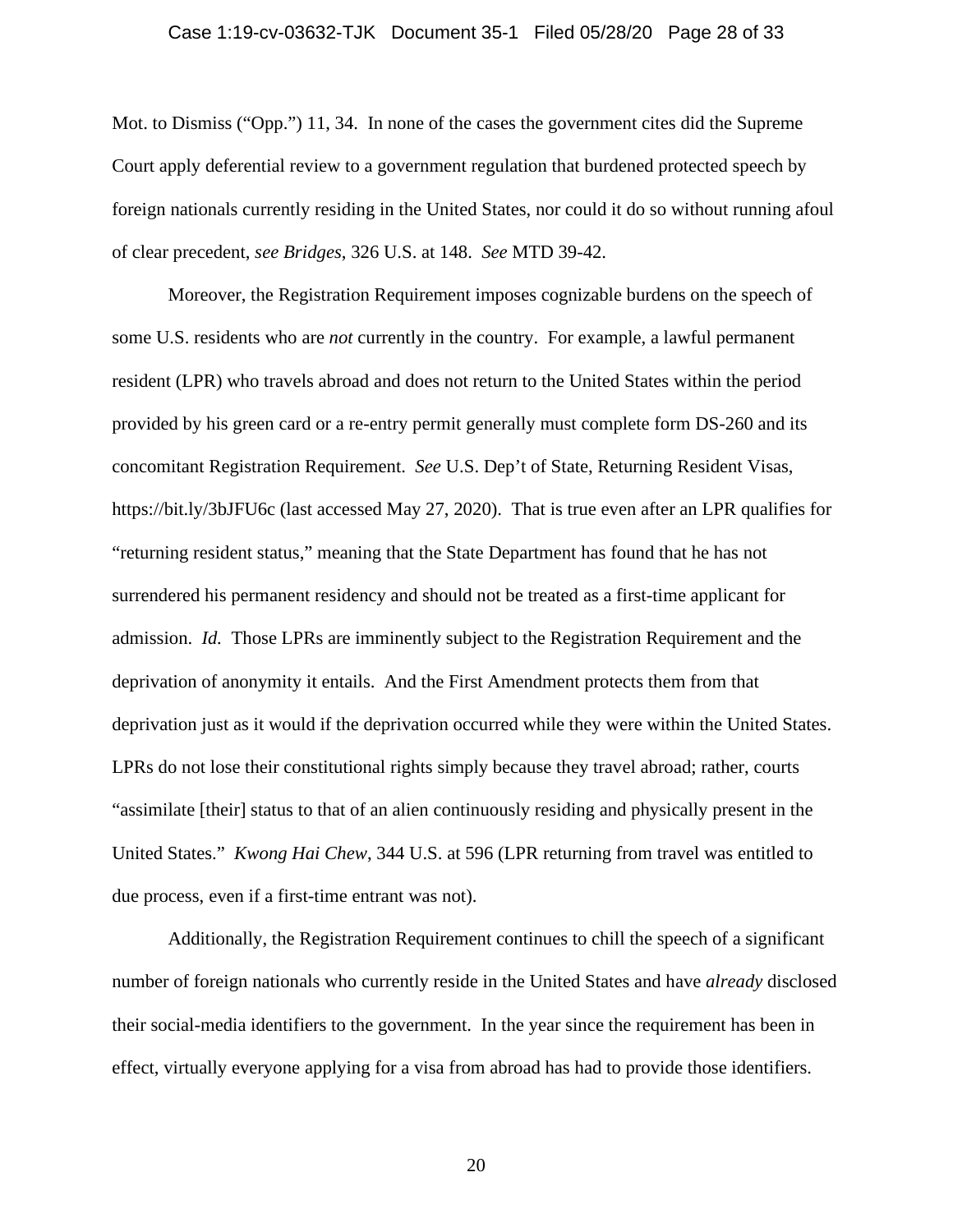#### Case 1:19-cv-03632-TJK Document 35-1 Filed 05/28/20 Page 29 of 33

Hundreds of thousands, if not millions, of those individuals have since taken up residency in the United States and therefore are entitled to First Amendment protections. As the government readily admits, however, it retains the social-media identifiers it receives through the Registration Requirement and shares that information with other agencies to allow them to "assess[] the grounds for deportability of foreign nationals in the country or for the denial of immigration benefits," MTD 44. Knowing that the government has retained their social-media identifiers and may use their online activity to assess whether they may remain in the country, many individuals will choose to curtail their speech now and in the future. The risk that they will steer clear of a wide range of protected online speech and associational activity is particularly heightened given "the severity of deportation—'the equivalent of banishment or exile,'" *Padilla v. Kentucky*, 559 U.S. 356, 373 (2010)—and the uncertainty surrounding the uses to which social-media information might be put.

Thus, even accepting the government's premise that rational-basis review applies to the mine-run constitutional challenge to an admission or exclusion decision, heightened First Amendment scrutiny applies to at least the three categories of individuals just described.

# **C. The Registration Requirement Fails Heightened Scrutiny And Is Arbitrary And Capricious**

Under heightened scrutiny, the burden is on the government to present "evidence" that "the problems it sought to thwart actually exist," and that the regulation imposed "is an appropriately tailored antidote." *Edwards v. District of Columbia*, 755 F.3d 996, 1009 (D.C. Cir. 2014). Indeed, the government bears the "burden … to explain why a less restrictive provision would not be as effective as" the measure imposed. *Reno*, 521 U.S. at 879. The government has made no such showing. As plaintiffs have explained, the evidence before the State Department in fact showed that social-media screening is *not* a reliable means of vetting individuals for visas.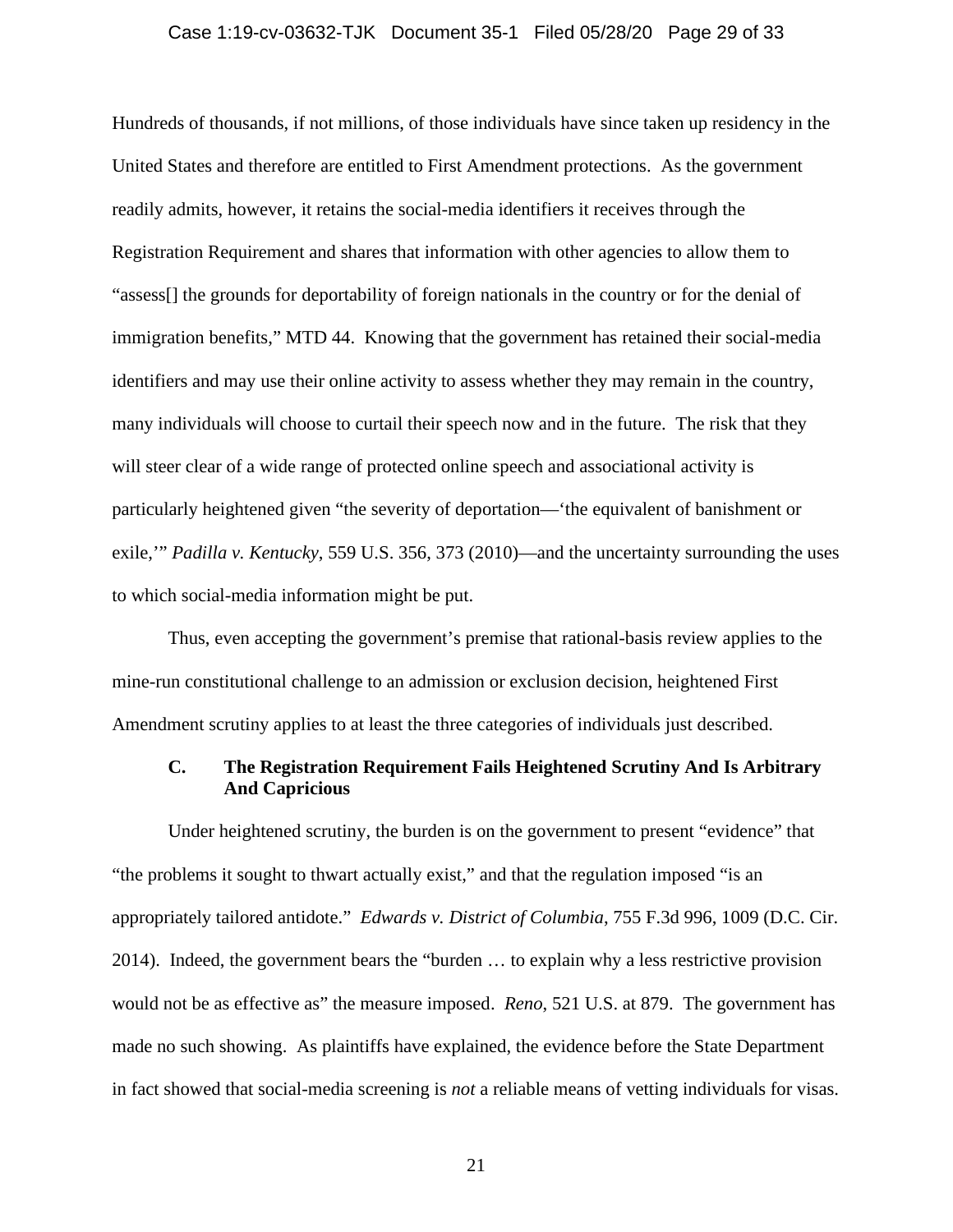#### Case 1:19-cv-03632-TJK Document 35-1 Filed 05/28/20 Page 30 of 33

Compl. ¶¶ 26-27; Opp. 4-5, 41. And in enacting the policy, the government did not explain why the Registration Requirement was necessary for the many applicants whose identification and eligibility determinations pose no difficulty for consular officers or why the retention of identifiers after eligibility determinations were made was necessary. Opp. 5, 42-43.Before this Court, the government makes no attempt to argue that the policy survives heightened scrutiny; to the contrary, it suggests that the policy's goal was to *maximize* the intrusion on individuals' anonymity and associational rights "by ensuring that each agency has *as much available information as possible*" about visa applicants. MTD 43-44 (emphasis added). Its failure to defend the policy under a heightened standard is fatal.

Moreover, because the applications to individuals with significant U.S. connections (just discussed) make up a significant number of the policy's applications, the Registration Requirement is facially invalid as overbroad. *See United States v. Stevens*, 559 U.S. 460, 473 (2010) ("a law may be invalidated as overbroad if 'a substantial number of its applications are unconstitutional, judged in relation to the statute's plainly legitimate sweep'"). That doctrine properly recognizes that "[b]ecause First Amendment freedoms need breathing space to survive, government may regulate in the area only with narrow specificity." *NAACP v. Button*, 371 U.S. 415, 433 (1963).<sup>2</sup>

The government's failure to consider the requirement's constitutionality as applied to foreign nationals with significant connections to the United States, such as residency, also amounts to an "entire[] fail[ure] to consider an important aspect of the problem"—rendering the Registration Requirement and accompanying policies arbitrary and capricious. *Motor Vehicle* 

 $2$  Any argument by the government that these applications, as a factual matter, are not "significant" in number would of course make clear that at the very least, plaintiffs' First Amendment claim should survive the motion-to-dismiss stage.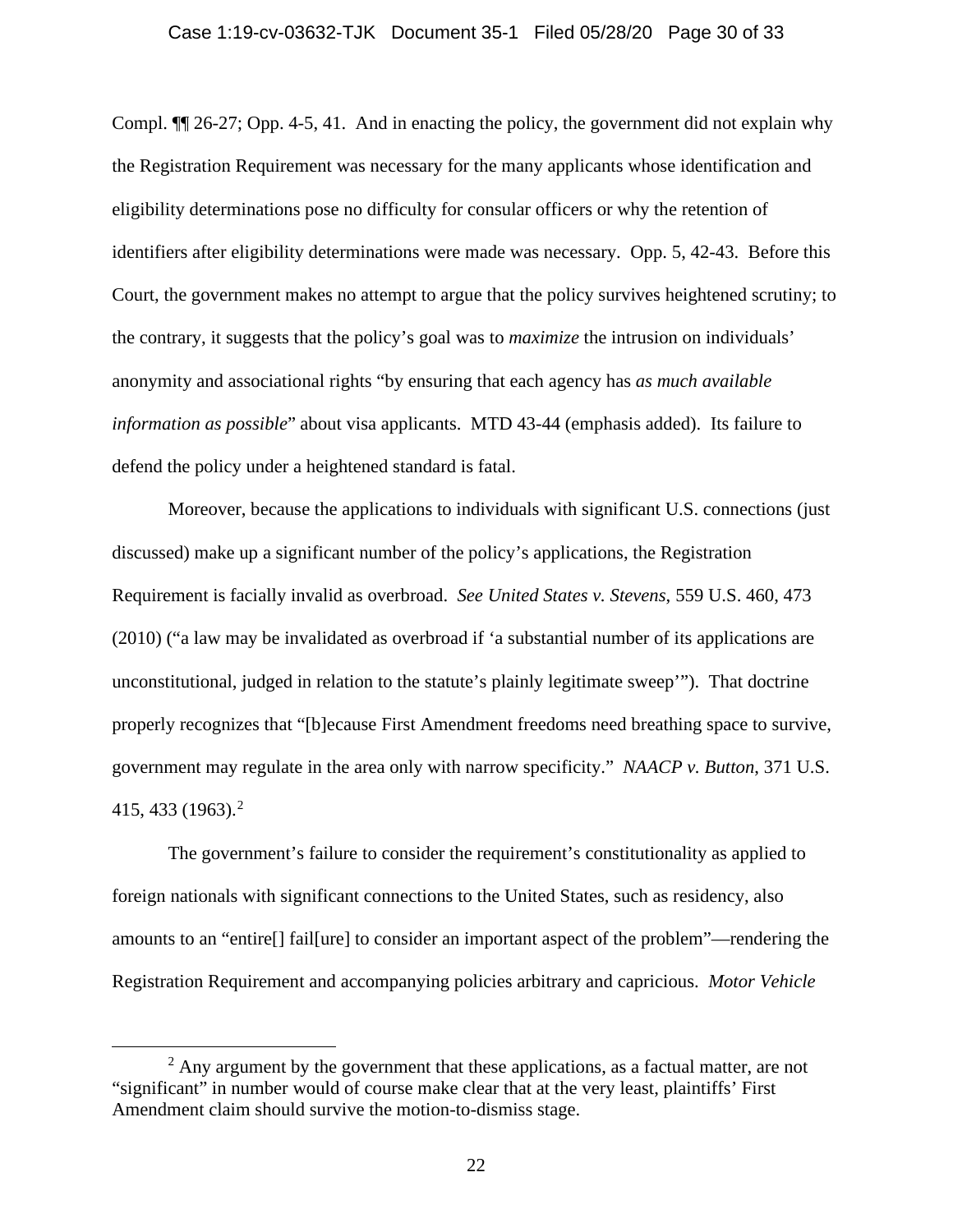#### Case 1:19-cv-03632-TJK Document 35-1 Filed 05/28/20 Page 31 of 33

*Mfrs. Ass'n of U.S., Inc. v. State Farm Mut. Auto. Ins. Co.*, 463 U.S. 29, 43 (1983). It is too late now for the government to attempt to rectify that omission; in assessing the reasonableness of agency action, courts "look to what the agency said at the time of the rulemaking—not to its lawyers' post-hoc rationalizations." *Council for Urological Interests v. Burwell*, 790 F.3d 212, 222 (D.C. Cir. 2015) (citing *SEC v. Chenery Corp.*, 332 U.S. 194, 196 (1947)).

The government's remaining argument that the requirement comports with anonymity and associational-privacy guarantees spans a sentence, urging that the policy (1) "enables access only to the public-facing sections of an applicant's social media account" and (2) "applies only to individuals who choose to apply for visas." MTD 44. The government also contends—only in its standing argument—that the policy does not chill speech because "many people already associate their names with their social media profiles." MTD 13. These points are inapposite.

As to the first, the public-facing sections of individuals' accounts are the most meaningful place to post speech for widespread distribution.Just as the anonymous handbill distributor in *McIntyre* chose public physical spaces to maximize the impact of her speech, so too are online speakers entitled to speak anonymously in the virtual equivalent—the "modern public square," *Packingham*, 137 S. Ct. at 1732. The value of a public-facing online forum is clear from the number of people who avail themselves of it—on Twitter, for example, the vast majority of accounts are public. *See* Emma Remy, Pew Research Center, *How Public and Private Twitter Users in the U.S. Compare—and Why It Might Matter For Your Research*, MEDIUM (July 15, 2019), https://bit.ly/3dWw16w (finding just 13% of adult U.S. Twitter users keep their feeds private)*.* Eliminating that option unquestionably burdens speech, even if private forums remain available. And more fundamentally, whether a post is public or private, revealing the identity of its author transforms the very nature of the disclosure by linking information to a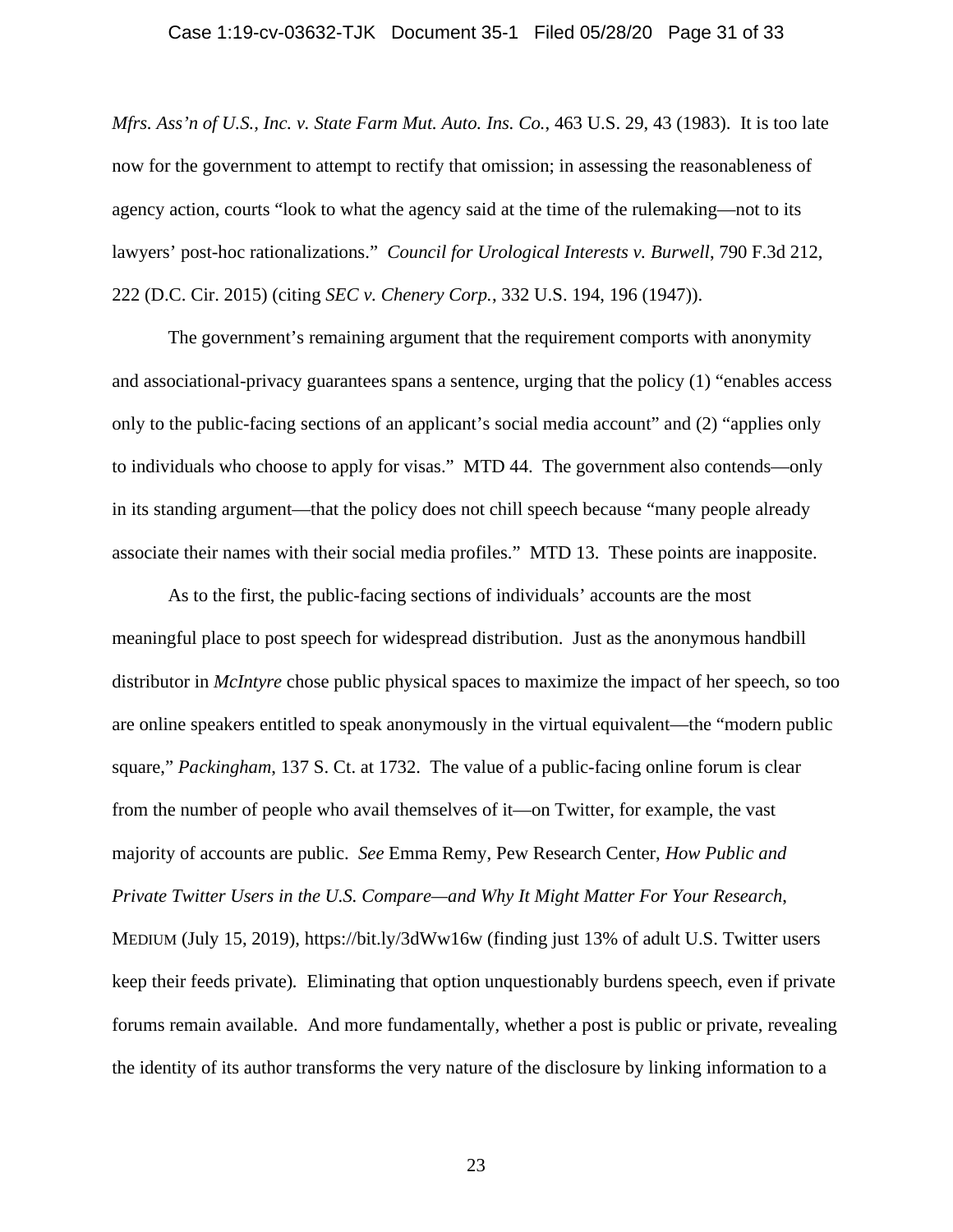#### Case 1:19-cv-03632-TJK Document 35-1 Filed 05/28/20 Page 32 of 33

specific person; for example, an anonymous online discussion of the details of a patient's medical condition becomes—if his identity is disclosed—a revelation of a particular patient's most intimate secrets. Such disclosures are clearly significant even if a speaker has some ability to shield certain communications from government readers.

What exactly the government means by its second argument is less clear. To the extent it intends to argue that the social media policy does not explicitly "prevent anyone from saying anything," MTD 18, but simply imposes a condition (loss of anonymity) on those who apply for visas, that is irrelevant. The First Amendment forbids unjustified *burdens* on protected speech just as it forbids unjustified *prohibitions*. *See, e.g., Ariz. Free Enter. Club's Freedom Club PAC v. Bennett*, 564 U.S. 721, 736-737 (2011) (provision burdened speech where "the direct result of" speech by one political candidate "is additional funding to [his] political adversaries"). Nor can the government evade First Amendment scrutiny by recasting a burden as the denial of a benefit. "Recognizing that constitutional violations may arise from the deterrent, or 'chilling,' effect of governmental [efforts] that fall short of a direct prohibition against the exercise of First Amendment rights," the "modern 'unconstitutional conditions' doctrine holds that the government may not deny a benefit to a person on a basis that infringes his constitutionally protected ... freedom of speech even if he has no entitlement to that benefit." *Bd. of Cty. Comm'rs, Wabaunsee Cty., Kan. v. Umbehr*, 518 U.S. 668, 674-675 (1996) (internal citations and quotation marks omitted); *accord Agency for Int'l Dev. v. Alliance for Open Soc'y Int'l, Inc.*, 570 U.S. 205, 214 (2013) (noting that a condition on the grant of a benefit "can result in an unconstitutional burden on First Amendment rights"). Whether framed as a burden or as a condition on the grant of a benefit, then, Registration Requirement cannot pass muster.